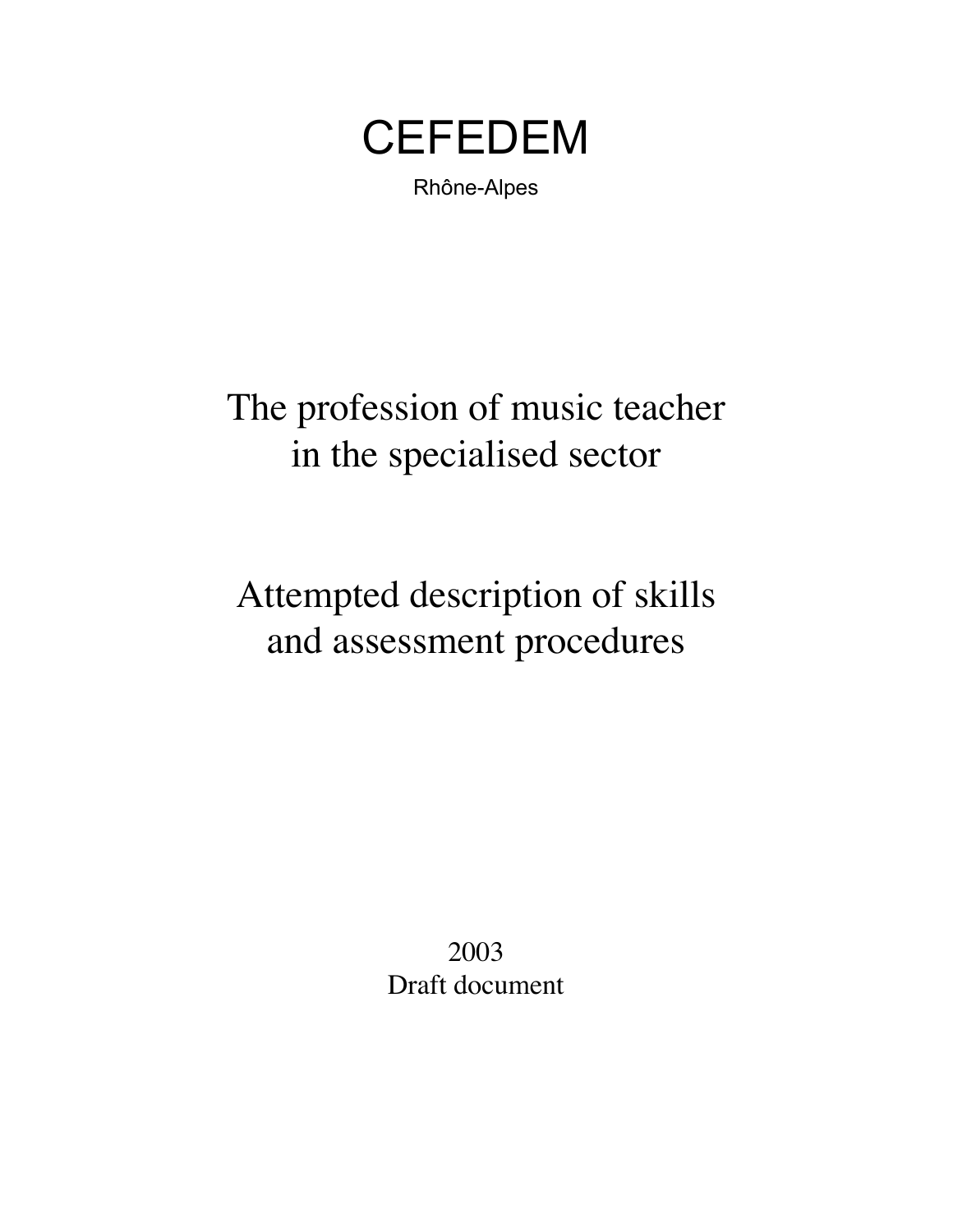# **The profession of music teacher in the specialised sector**

# **Attempted description of skills and assessment procedures**

**Cefedem Rhône-Alpes 2003**

# **Draft document**

#### **Introduction**

The following draft document states a number of proposals of criteria and methods for the training and certification of music teachers.

The present document is not yet a finalised one, ready to be implemented as it is; it consists rather in work proposals opening a debate on the issues related to the changes in the profession, in the framework of the Charter on artistic teaching specialised in dance, music and drama.

As will be seen throughout the document, we think that describing more precisely the tasks carried out by music teachers within their institutions implies to link more closely together certification criteria and training processes.

#### **Some principles**

On a methodological point of view, our work was guided by a reflection on the problem of 'recognition of professional experience', for tackling this problem implies coherent restructuring of all possible ways of entering the music profession.

When a professional circle looks into the meaning of the professions it takes in, it is necessary to agree on:

- the values it is built upon and intends to promote,
- the specification of a set of professional skills that are necessary to the development and durability of its social role,
- the appropriate way of assessing these skills so that the first two requirements make sense for candidates and guide them in their development.

These three issues bring out a few possible aspects to study.

**1. The professional skills of music teachers are not yet formulated.** Some certification processes are already existing, of course (CA – aptitude certification,

DE – state diploma, DUMI – university degree for teaching music in primary education…); they are based on a set of examinations carried out by a board. However, the decisions made by almighty boards of examiners may be sometimes subjected to legal action in case of technicalities (which most often consist of a technicality hampering equal treatment formally). Nevertheless, the profession of music teacher is not subjected to national specifications, although some institutions may have specification sheets where the duties of the employee are described by their employer (being most of the times, in our case, the city town-halls or the local civil-service, represented by the CNFPT – national centre for the management of territorial civil service). In case of recognition of professional experience, it would be necessary to publish before examination the skills that will expected from the candidates, for candidates to acquire these skills and get prepared for the certification exam, and for examining boards to have a clear task, organised by a specification document allowing the board to assess all expected skills<sup>1</sup>. The difficult work for the music profession is to agree on a set of expected skills, which is a collective exercise we are not accustomed to, but cannot delay any longer, for we need to give points of reference to the many candidates, either young or middle-aged, already in business or still in training. Without any reference, candidates will sense that recognition is ruled by arbitrary logic, which might well be right, and have a vague impression that entering the music profession is only a matter of luck or even influence.

**2. Furthermore, it is impossible to describe the skills the way they are intended to be assessed.** Therefore, exam descriptions must be linked closely to what we wish to assess (or 'measure') in candidates.

*Thus, a skill that can be assessed only on a long-term basis (e.g. being able to develop an institutional project with the teaching staff) might well show impossible to assess, through lack of assessment procedures taking into account the development of aptitudes and their implications over time: in a series of 'standard' exams, the board will only be able to base their evaluation on a very indistinct perception of the candidate's personality.*

**3. As we said it before, the above-mentioned reflections came through the question of recognition of qualifications: but it appeared to us quickly that these principles can and must apply to courses leading to a diploma as well as to certifications depending on exam.** The specifications we mentioned

 $1$  It is a well-known fact that the question of assessment references – that we prefer to the more ambiguous term *criteria*, and public references, i.e. published, keeps preying on the minds of juries drawing up aptitude lists.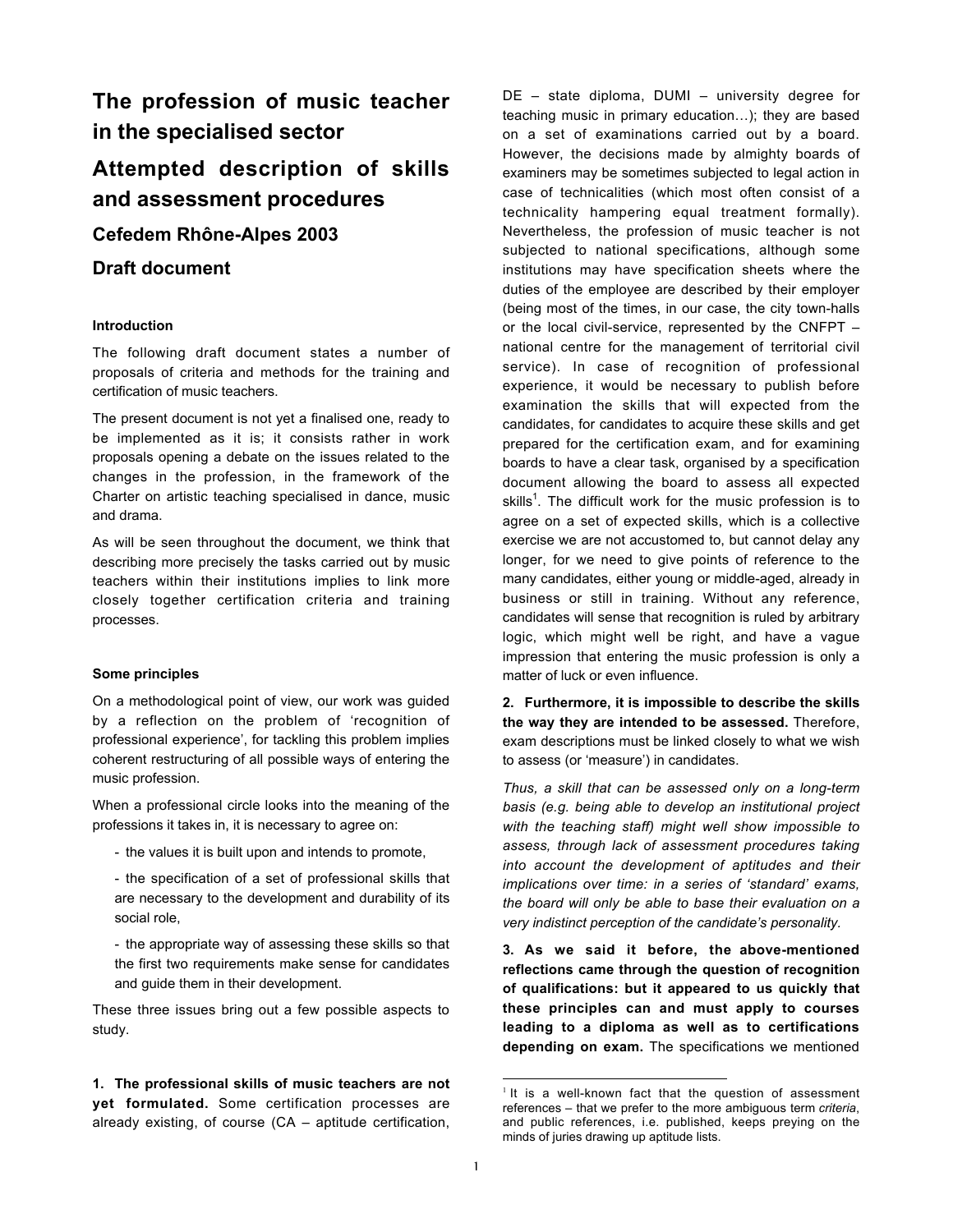should, in the end, apply to the description of the various tasks and skills of music teachers, whatever led the candidates to choose this profession or take this examination. A standardised description of tasks and skills expected from a music teacher has become necessary: it does not mean necessarily that all candidates should follow the same path<sup>2</sup>. It is however necessary to organise the profession in order to make the descriptions of expected competencies more understandable to all partners – candidates, employers, directors, boards of examiners, trainers in training centres and continuing education. This would be a chance of putting an end to the long-lasting antagonism between DE and CA awarded on examination and DE and CA awarded at the end of a training. Thus, the question of recognition of qualifications looks to us like a chance to clarify three different issues:

- the description of the tasks, duties and skills that make up the profession of music teacher,

- the two different paths (course training to a diploma / certification on examination)

- the third way of achieving recognition of professional qualifications (for the – very many – teachers teaching without diploma)

**4. In such a perspective, we were led to discuss the question of referencing skills, which is the most frequent way of objectivizing both the outcomes of a training and its methods of assessment<sup>3</sup>** . The problem in the description of such systems of reference lies above all in the fact that they mix – often in a forthcoming way –a constellation of 'expected' skills (considered new, or in phase with the changes in the profession or in society…) with a set of traditional skills considered 'basic'. In practice, such systems of reference are often impossible to use because they give an ideal description of a too 'perfect' teacher. The drawback with these systems is that they do not mention the conditions in which skills are assessed. Therefore we chose to describe skills dynamically (and not strictly) : on the one hand by deducing them from the duties and tasks of the specialised teacher, on the other hand by providing them with a framework of assessment procedures.

The following proposition intends to describe altogether:

*- the teacher's tasks in the framework of specialised music teaching in the public sector (5 duties, corresponding to 5 essential values)*

*- the teacher's duties in the framework of specialised music teaching in the public sector (10 tasks)*

*- the ensuing skills to be assessed (6 skills)*

It will be remarked that the six suggested skills intend to link up in practice the duties and tasks: they make up the set of specifications to meet in order to be deemed able to teach. Thus they endeavour to connect the construction of teaching staff in institutions to the more common – although hardly formalised – description of the music teacher's skills.

The attentive reader will undoubtedly remark what could be taken as repetitions among duties, tasks and skills: the differentiation between these three categories is yet to be brought forward. However, it will be impossible to the organise qualification outcomes in a fixed manner while their dynamic links make them tricky. The description of skills is at the heart of the present document; it seemed to us that they could not be separate from the tasks and duties, and that the job description, certification procedures and training methods had to be viewed together.

**5. As mentioned earlier, a nomenclature of skills, even drew up this way, is pointless if the examination remain the same, or is incapable of showing whether the candidates have the expected skills.** The last part of the document roughly outlines how our reflection stands at present on the question of recognition procedures (concerning courses leading to a diploma, CA and DE on examinations, or recognition of qualification). We chose to assess the six skills through the achievement of *three projects* by the candidates. An assessment based on projects presented by candidates in a official and formalised manner (matching the specifications characterised by the skills) enables:

- to take into account, in the assessment of skills, the duration which is necessary to develop a professional skill,

- to take into account the various *contexts* (musical, institutional, human, practical) which the profession is fitted into<sup>4</sup>,

 $2^{2}$  For example, there is no question, for all music teachers, of following only a training entitling to a diploma. But all candidates should be assessed according to the same professional issues, their tasks and duties being the same, thus as well as their skills.

 $3$  The reader may want to refer to a publication by the University Paris VIII, Department of continuing education, which devoted an issue of the magazine *"Pratiques de formation à la question de la reconnaissance des acquis"* (Getting trained on the question of recognition of qualifications): "Autour des nouvelles lois sur la reconnaissance des acquis" (New regulations on recognition of qualifications) 2001, Paris, 2, Rue de la Liberté, 93526 – Saint Denis, Fax : +33 1 49 40 65 57, e-mail : revuepfaniv-paris8.fr

We do not intend to 'fix' a candidate on his/her specific workplace, or to base assessment on his/her local work conditions, but to assess the candidate in a real professional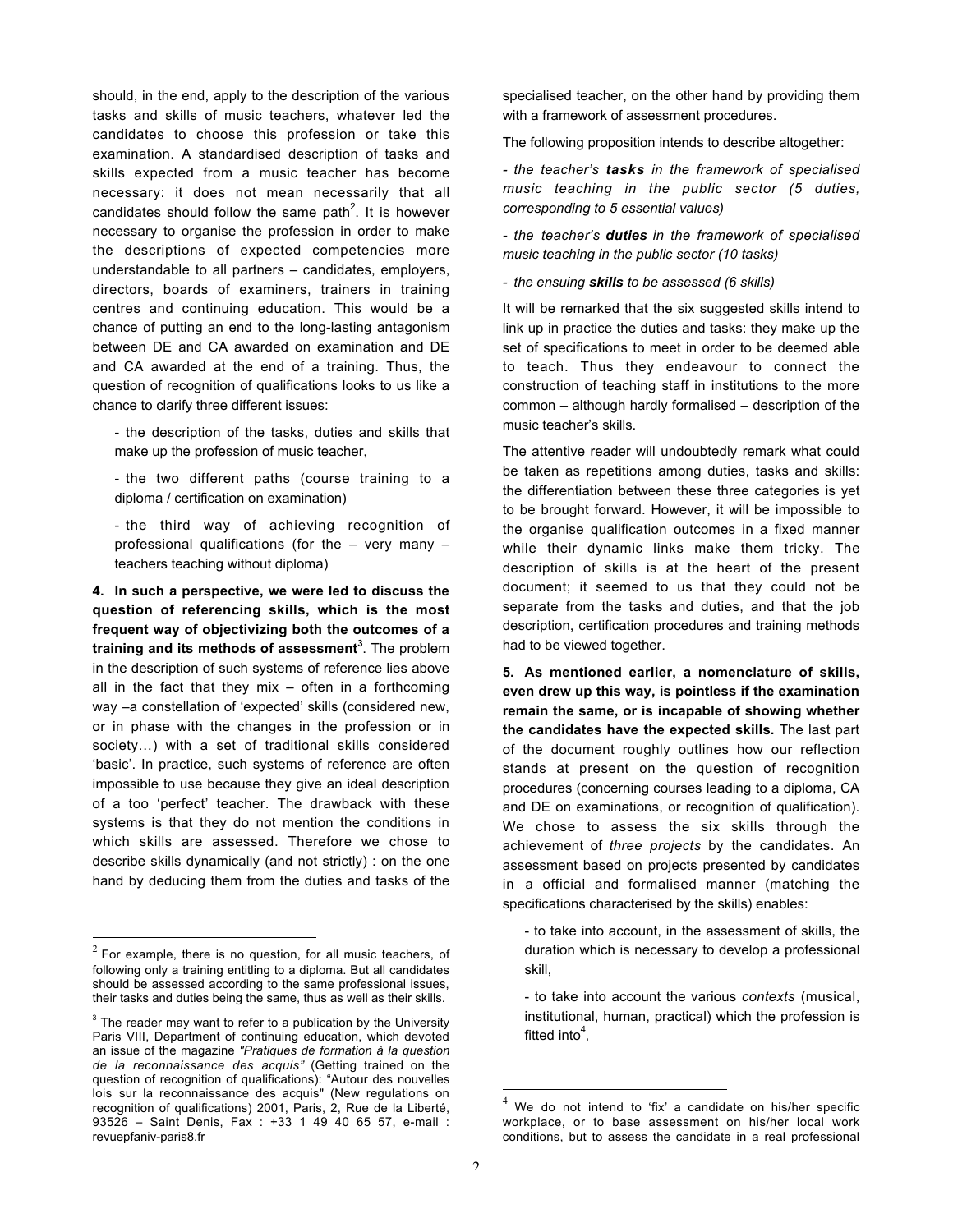- to reform the design of examinations in order to assess the candidate in his/her development and not at a specific moment,

- to assess the various skills combined in everyday work and their management on long-term teaching (developing all skills separately does not imply, for example, the ability to involve in an institution or to develop curricula…),

- the possibility for mixed board of examiners (trainers / music professionals) to carry out significant assessments, that can be discussed with candidates, and that are formulated in writing, in favourable and relevant conditions.

According to this principle, that will be further detailed, a final panel of examiners would gather the results of the three specialised boards. Each specialised board would have to assess one type of project, involving the six expected skills in the three range of activities. The inspectorate's role would then be changed:

- it would keep on sending inspectors to participate in the assessment of certain projects by certain candidates – for example as the professional within the board,

- it would assess, by all possible means, all assessment procedures either courses leading to a diploma, in certifications on examinations, or recognition of qualification processes.

#### **Status of the document**

The present document is a work proposal, as specified earlier. It is certainly incomplete and largely perfectible in many respects. The avenues of research roughly suggested here appeared to us after twelve years of experience in issues as tricky as those of training and assessment. They are submitted for discussion.

Our profession needs to have this debate: we all need to clarify things, both in structuring the various ways of entering the music profession and in regulating it.

It may be difficult to adopt a common system of references in order to describe this profession many of us have made up throughout their individual or local opportunities and options: training centres will not decide all by themselves, but they have the responsibility to make proposals.

This is what the present document is aiming at.

1

# **Summary of the document**

## **Page 4**

1. Describing the teacher's **tasks** in the framework of specialised music teaching in the public sector

## **Page 4**

2. Describing the teacher's **duties** in the framework of specialised music teaching in the public sector

## **Page 5**

3. Describing the teacher's **skills** in the specialised music sector

## **Page 9**

4. Remarks on the notions of examination, certification, and more generally **assessment of the qualification of music teachers**

# **Page 11**

5. Reworking diplomas: the graduate's **'résumé'** – the artistic subject and general skills

## **Page 12**

6. Suggestions for assessment **procedures based on projects**

situation, and, through this real-life experience, to be able to anticipate or foretell his/her skills.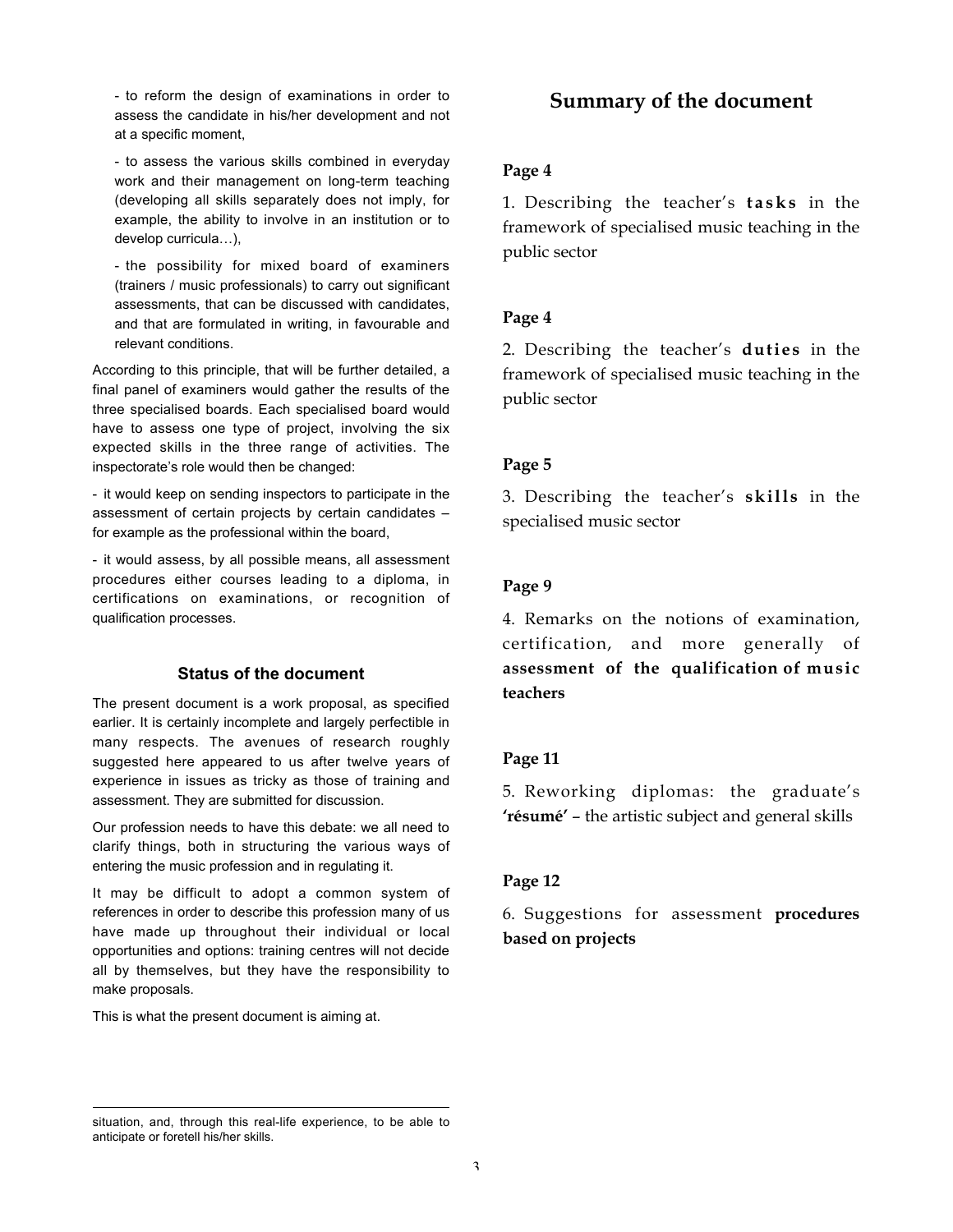# **1. The teacher's tasks in the framework of specialised music teaching in the public sector**

The description of the tasks is deduced from the essential values of the specialised music teaching sector, as described in the Charter on specialised artistic teaching.

#### *a. The teacher has an educational task to ensure by giving access to a musical practice.*

It is through the instrumental or vocal practice that students can have access to the largest possible musical culture. It is also through this practice that they learn how to live in society and become fully responsible for their actions.

*b. The teacher acts in a cultural area of society.*

The music teacher has to commit him/herself to be a resource in the community where he/she moves. He/she have to know the its history regarding cultural policies, its various publics and sociological groups living together. He/she must be able to start partnerships with the various cultural players in the community, both institutions and associations (associations, Ministry of Education, other cultural institutions, informal groups …).

#### *c. The teacher has a professional culture of music teaching.*

He/she should be able to develop a network with his/her colleagues in order to share experiences, carry out a reflection on the profession, and set up new projects. He/she must keep on training and informing him/herself. He/she must participate in research activities.

*d. The teacher has to arouse and monitor amateur practice.*

The aim of music education is to enable everybody to practice music throughout their life. Music education must be directly connected to amateur music practice.

*e. The teacher has to pass on a living heritage, as well as 'invent' new practices.*

The point of passing on traditions is fundamental. It should be viewed with the large diversity of heritages that exist today in our society. Tradition is only alive if its holders are able to invent new contexts in which heritage has a meaning for participants and finds a place in the living conditions of contemporary society. The music teacher must be able to arouse new experiences and encounters with today's various musical practices.

# **2. The teacher's duties in the framework of specialised music teaching in the public sector**

#### *a. Be a resource within the community.*

The teacher has to be contemplated as a 'resource' in the service of the community in which he/she works. It implies to have specialised musical skills (indisputable instrumental or vocal skills representing a specific aesthetic). It also implies to have a large set of diversified musical skills, allowing the teacher not to confine him/herself to his/her own subject or aesthetic.

*b. Design and organise training and practice structures based on varied curricula set up collectively.*

This implies that the teacher participates actively, within the institution (music school), in building the student's 'everyday life' and link this everyday life to the medium and long-term outcomes fixed by the institution.

*c. Design and organise curricula in multiple ways Be able to assess and advise students.*

The teacher has to support students to help them choose their own learning path; he/she has to find diversified means suited to each student, participate in implementing sufficiently diversified paths within the institution, cooperate with his/her colleagues in sharing out students, share responsibilities, and work out learning agreements with students. This entails that the teacher is able to assess his/her own students in diverse ways, notably through spoken assessment (dialogue with students). He/she must also be able to assess the results of his/her teaching – individual or shared with his/her colleagues – and communicate it.

*d. Participate in the institution's plan.*

The teacher has to be able to participate actively in all formal events giving structure to the music school: department meeting, staff meeting, education committee, parents and students meeting… He/she has to be an interlocutor for the management, parents, students and municipal authorities in working out the institution's project; he/she has a role of mediation and counselling.

#### *e. Convert plans into means. Work in cooperation with the management.*

The teacher has to keep abreast of the financing means and sources of music schools and culture in the community. He/she must be able to negotiate with administrations and public services (in and outside the music school) with full knowledge of the facts and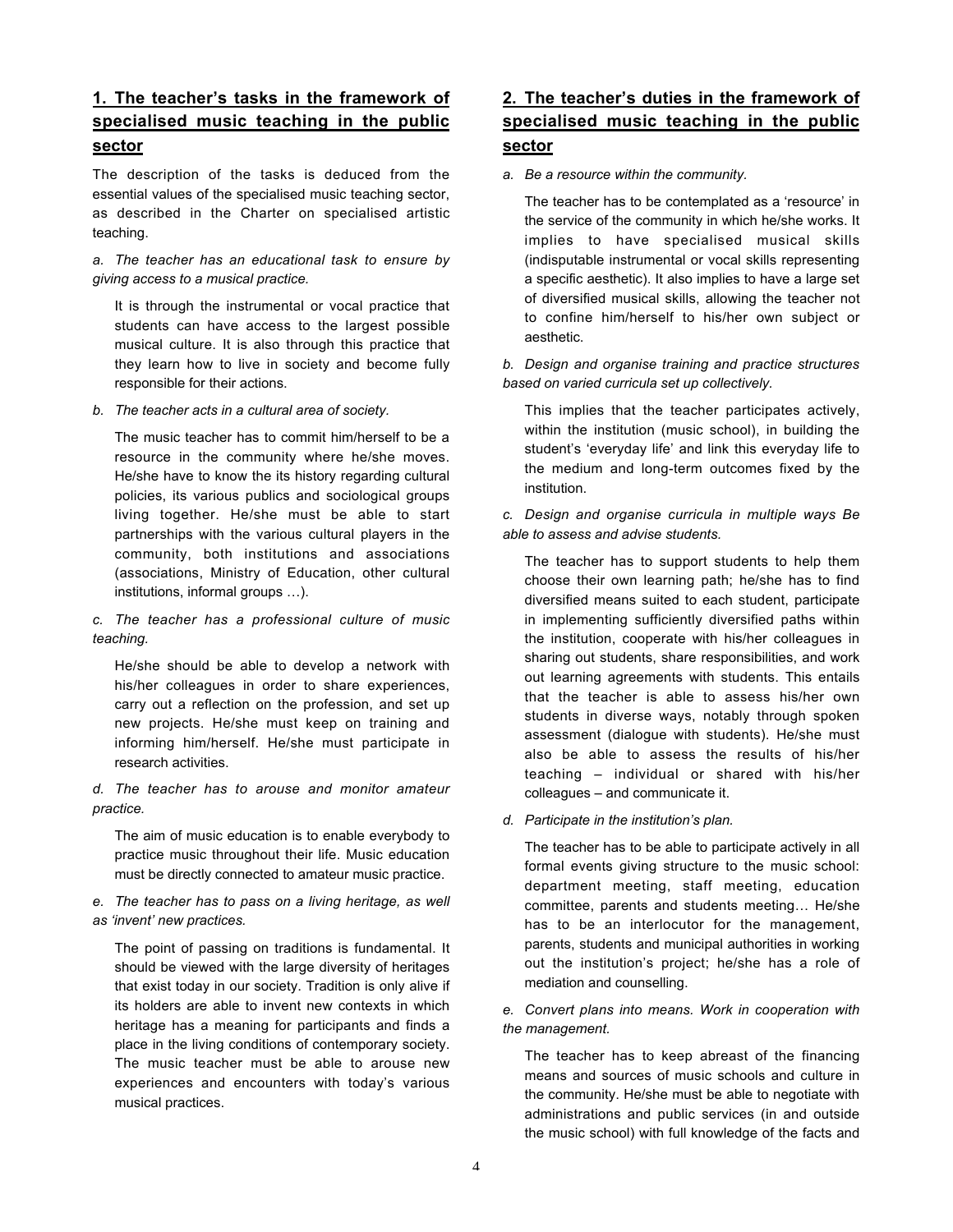according to hierarchic situations. He/she must be able to adapt his/her projects to the economic reality of the community and of the profession, but also, should the need arise, stand up for his/her original projects or those of the institution in the face of the financing and co-organising partners. The teacher must be able to budget his/her projects.

#### *f. Help new musical practices to emerge while diversifying his/her own musical skills.*

The teacher must be able to invent new mechanisms enabling beginners to take possession of heritages in a lively way. He/she must be able to invent situations allowing student to discover further musical processes and/or aesthetics, without making them compulsory in the course of the student's musical education. In this respect, he/she should be able to set up well thought-out learning agreements accepted by all parties. He/she must be able to suggest or arouse new musical practices by keeping well abreast of music activities today and by cooperating, at least for this reason, with musicians outside the music school.

#### *g. Suggest means of getting people interested in practising music.*

The teacher should be able to participate actively in heightening public interest in music, in order to open the practice of music to a wide range of people. He/she ensures that the institution is open to social and generational diversity by setting up varied educational, artistic and dissemination processes.

The teacher should be able to make creative approaches understandable to everyone; he/she has to implement methods appealing both to wonder and reason. He/she should know how to place art between desire and action.

#### *h. Participate in training, dissemination and creation activities at community level.*

A part of the profession of music teacher must be dedicated to activities related to the cultural life of the place: training, dissemination and creation activities, musical experiments with the students and colleagues, and local or foreign musicians. He/she should be able to lead transverse initiatives on the artistic level, for example with the dance or drama sector or other fields of knowledge, for instance schools or other educational structures.

#### *i. Assess a musical environment; increase resources; make presentations in and outside music schools.*

The teacher has to be prepared to help individuals or groups, in and outside the music school, by assessing their musical practice, giving them ideas to work on,

and looking for documentary or human resources likely to make progress. He/she should be able to organise varied events to keep amateur practice alive, and if necessary invent new events on the basis of the local situation.

*j. Formalise and structure experiences with colleagues.*

The teacher should be able to think about his/her own practice, communicate formally, orally as well as in writing, hi/her own teaching experience, and take an active part in working groups on the various aspects of the profession.

# **3. The skills of the music teacher in the specialised sector**

The description of skills of specialised teachers can be deduced from the tasks he/she is supposed to ensure within the public service and the various duties he has in the institution. These skills can be assessed, for example in the framework of the recognition of qualifications, at the end of a course leading to a diploma, or at the beginning of it (in this case, it is a chance to assess all competencies and to individualise some of the training).

In the framework of courses leading to qualification, the development of these skills lies at the core of the training. Programmes of continuing education may well be organised around these main lines.

Notes, 1. Assessment of such skills implies to implement fitted mechanisms. It entails a certain duration and multiple sessions, in order to observe the candidate in real professional contexts, since it is impossible to reduce professional competencies only to technical skills or the ability by the candidate to pass tests out of context. Furthermore, it would be necessary to strengthen the connection, in vocational training, between training itself and assessment procedures. The educational aspects of the agreement enables to reduce this gap that is often noticed; it is however important to work out the agreement with respect to a general framework, fixing for the whole profession the qualifications that are expected from teachers in this specific sector. The systems of reference with which we would like to objectivize the skills and expectations have proved, in other circumstances, that they were more than a simple enumeration of knowledge and skills. The following list of competencies intends to set out the qualifications of music teachers; these qualifications should lie finally at the core of their profession.

2. The implementation of such a system of reference will make it necessary to modify the texts regulating the profession today, but in small proportions.

Section 1: the first three skills are related to one-toone teaching. They are connected directly to the activity the teacher is appointed for.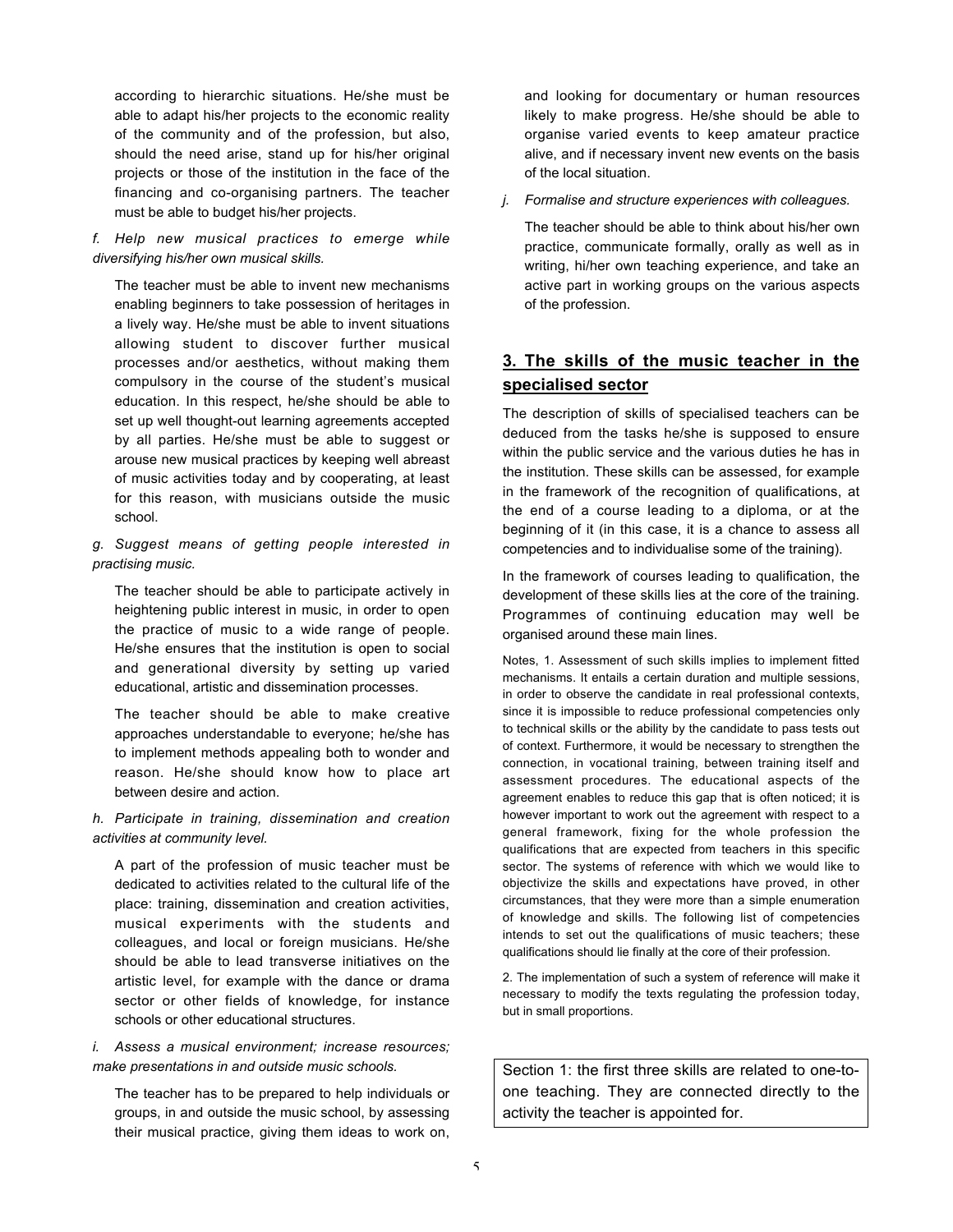#### **I. Be an expert practitioner in one or more instrumental or aesthetic subjects; keep researching and bringing new innovations in one's original practice or in other musical practices.**

The music teacher should have reached a high level of expertise in his/her subject(s). Moreover, he/she should be able, throughout his/her career, to take up 'challenges' regarding his/her initial qualifications, in order to expand his/her 'catalogue' of musical gestures and musical ideas. This is all the more important that music is getting more and more complex, constantly taking over new forms, processes or rediscoveries. The music teacher has to be a musician in his/her own right in the institution, and represent a resource for everyone.

In this sense, we would like to underline the connection between educational and musical skills, since the teacher cannot rely on technical or musical qualifications recognised outside his/her duties in the institution. This skill aims at training teachers able to carry out artistic 'experiments' with his/her students, the students of other classes, and colleagues in and outside his/her institution.

#### **II. Be able to design and operate teaching and training systems, introductory courses and monitoring mechanisms; be able to work out wellbalanced curricula**

The two terms of this second group of skills, 'work out well-balanced curricula' and 'design and operate mechanisms' must be put in relation with one another.

Curricula, i.e. the organisation of all musical studies, can no longer be viewed only at national level, according to directives that are flexible though scarcely implemented systematically. It is necessary to carry out, at local level in every institution, diversified curricula structured in a national framework preferring coherence to standardisation.

Teachers have to be able to carry out a top-quality reflection on general curricula development.

It should be possible to offer personalised training paths to beginner or advanced students in a musical practice, as well as to groups asking for help or support, in order to support or develop their amateur practices. These paths, complementing current cycles by giving more sense to CFEM (musical studies certificates) need to be formalised in an agreement in the institutions offering them. Therefore their design and implementation require the active participation of teachers, and ability by teachers to develop on this basis a close cooperation between the management and teaching staff.

By 'mechanisms', we mean various situations invented by the teacher to place the students in a practical condition allowing them to use what they learn in their curricula. The notion of giving a 'course', in the framework of traditional one-to-one teaching, is thus broadened: the 'educational' skill entails the ability to vary educational situations depending on the intentions agreed between the teacher, the students and the institution. The teacher should then be able either to:

- follow the progress of a student trying to qualify with respect to the curriculum he/she enrolled,

- suggest mere 'work proposals' to the student or a group during a course, a rehearsal, a session, a series of sessions over a period of time,

- imagine and give a task to a group of students, under specific conditions, to be carried out in a definite period of time, and intending to bring specific musical assets,

- develop a more global project, in partnership with other teachers within the institution and/or local associations in the artistic sector, and/or general education institutions.

The traditional individual course, highly valuable and obviously successful, is only one of the possible methods. It seems necessary today to extend the teacher's know-how for them to use a variety of relevant systems in a variety of curricula – i.e. multiple but structured paths.

Moreover, education expertise should also include the ability to imagine educational situations enabling students – and users – to introduce so-called 'theoretic' aspects through practices themselves: guiding students in their research work partly replaces theoretic courses, often separate from musical or instrumental practice until now. This educational competency still remains insufficient in music teaching: its inclusion in the list of expected skills implies to systematise experience exchanges between teachers within institutions as well as in vocational training and continuing education. It is seems to be one of the conditions for a stronger and legitimate professional identity.

Finally, as we described it in the duties, the teacher should be able to carry out relevant assessment depending on the situation. These assessments intend to help students to chose their paths: the teacher should therefore master all processes leading, depending on the context, to formalised assessment (e.g. by joining a board of examiners), assessment shared with students, and to the means of a non-normative dialogue with parents and partners involved in the institution's project.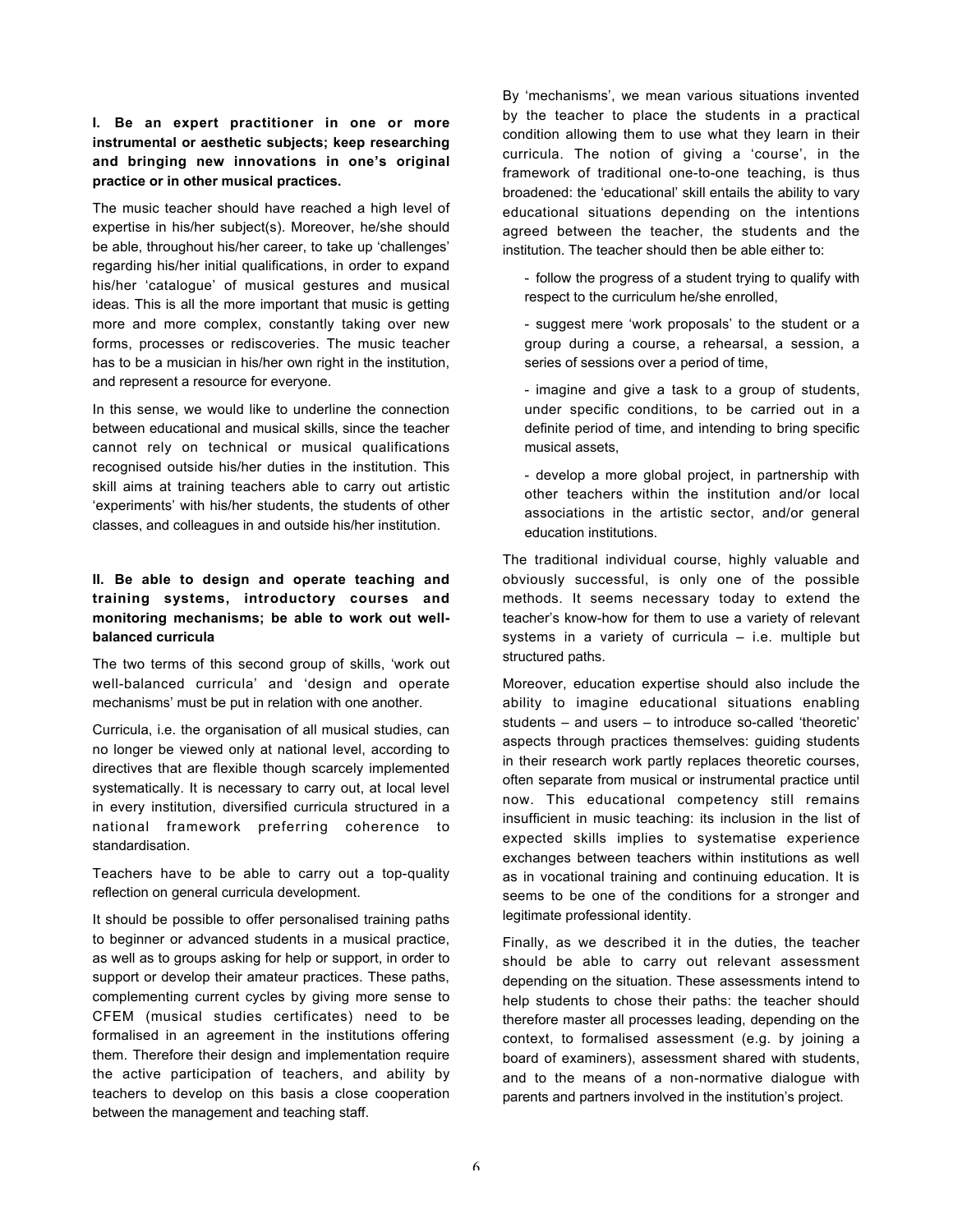**III. Be able to work as a team, lead meetings, and take an active part in the institution's plan. Be able to cooperate with the various partners of the institution.**

The ability to work as a team is often considered normal, although it is dismissed in certain teaching situations such as an instrument class. It may be profitable today to look upon teamwork as a principle: such a skill can no longer be an option, while all institutions endeavour to work out an explicit project and specify priorities, taking into account their local conditions and their national objective as a public institution. The teacher should be able to become fully integrated in teamwork. If he/she is to be able to share ideas with his/her colleagues, he/she will also have to work with them on issues in accordance with methods beyond the personal point of view. Teamwork becomes more than practical 'linking' moments – to share out timetables, rooms or budgets: it relates to issues that imply and structure the institution's life. On this account, the teachers is a key player in the institution: he/she should be able to organise his/her intentions, communicate with his/her colleagues on any issue, keeping abreast of the mentioned issues; he/she should be able to help his/her colleagues share their teaching experiences; he/she should have the ability to suggest solutions, invent new processes if necessary (see skill II) and state their benefits and drawbacks.

Furthermore, the teacher needs to be able to share out students.

During ensemble activities, or during the implementation of individual projects extending beyond the usual framework of the class, the teacher should have the ability to structure group activities, even if all participants do not study his/her specific subject.

He/she also should include in his/her teaching the possibility for students to involve in other activities within the institution, and regulate them with his/her colleagues, the management, or, if need be, partners outside the institution.

The teacher should also be able to utter the outcome of his/her own teaching activities and projects carried out in common with the teaching staff.

Section 2: the three following skills are more transverse skills, implemented before and following one-to-one teaching, though not accounted for by this type of teaching.

These skills are often less formalised, although they are central to professional teaching within institutions. Drawing them up will enable the reader to objectivize the role of the teacher both in the institution and the profession.

These skills relate to the professional dimension of the teaching profession, which can be exported by teachers to any institution, and the 'capitalisation' of the experiments carried out locally by the teachers and their colleagues.

As such, they melt the teacher into his/her professional dimension, the latter being able to think, formalise and communicate with his/her colleagues, regardless of the specific places he/she works or has worked.

**IV. Be a thoughtful practitioner and an educationalist: be able to place his/her subject – aesthetic and/or instrumental – in time and cultural fields; be able to decide his/her musical learning outcomes in individual situations; be able to design, operate and assess didactic processes adapted to formalised musical learning outcomes; be able to confront her/her own educational processes with the research in this field; be able to enrich the broad educational issues in music education with partial alternatives based on his/her own experience.**

The use of the word 'didactic' is ambiguous today: sometimes it refers to the set of processes required to ensure teaching standardised by outcomes, themselves specified by internal principles for organising knowledge and know-how – sometimes it refers to the 'didactic concern' all teachers should show by working on the description of processes of their subject. According to the second definition, didactics (processes) cannot be separate from the 'educational' side (educational and relational aspects of teaching). Here we chose this second perspective, modestly describing didactics as an 'attempt to rule out all aleatoric aspects of training': the didactic skill consists, for the music teacher, in using processes though which the music student discovers, understands and learns musical approaches, and builds multiple references, theoretic as well as practical.

Thus contemplated, the didactic skill is, first of all, an ethical concern (do not base teaching on the 'nature' of students or their inherited cultural knowledge); second, it is an 'epistemological' concern (be able to search musical mechanisms in order to derive significant sequences, on the musical and educational point of view); finally, it is a 'technical' concern (be able to express learning outcomes bowdlerised from the usual sophisms and, in the framework of courses, invent, monitor, and assess mechanisms specific to the chosen outcomes). This entails to build minimal references in connection with contemporary research on trainings, education, and on the various conceptions of artistic education.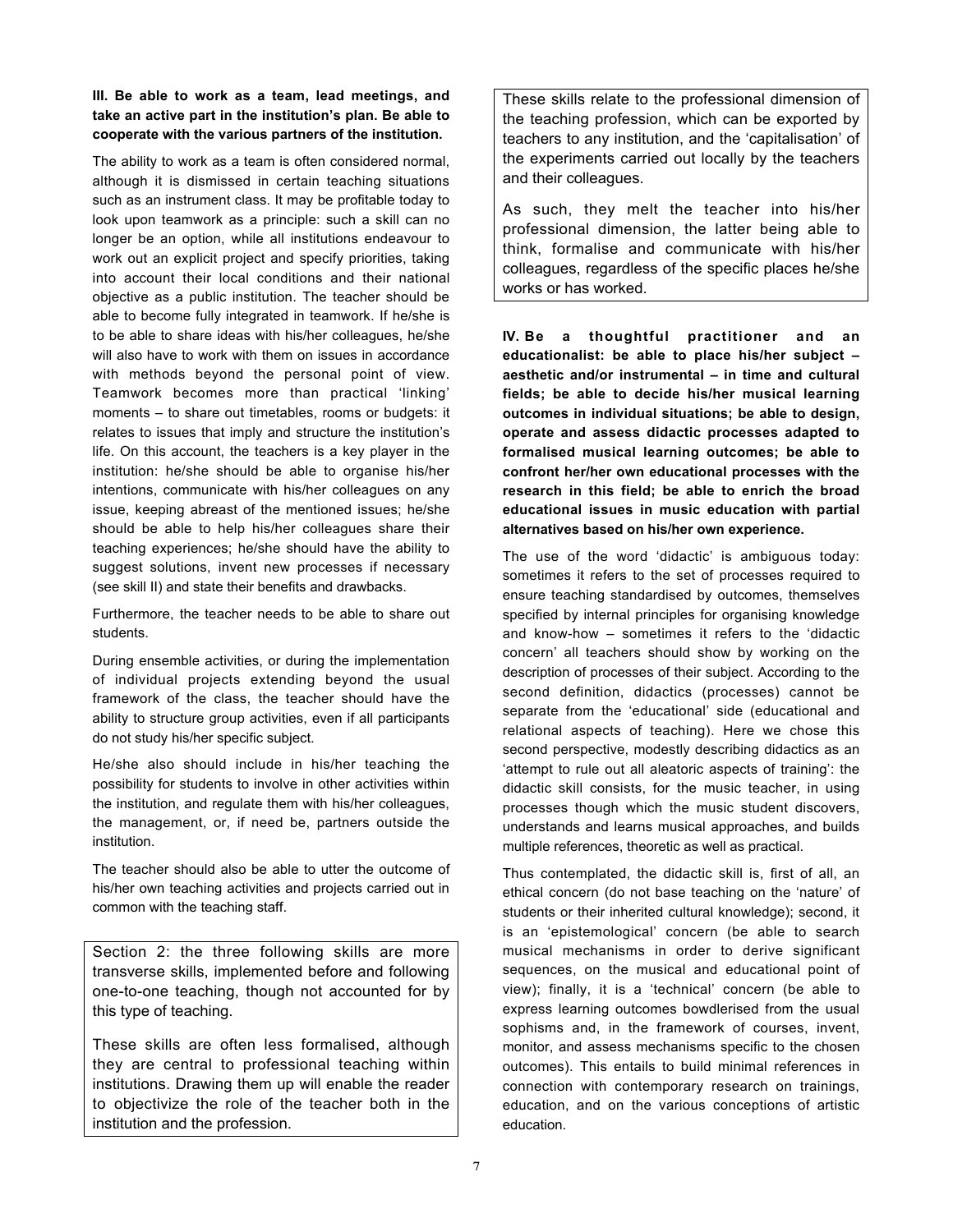This didactic skill is directly linked to the teaching profession: first because it takes place everyday in the definition of the work proposed to students and users, second because it is part of the professional approach bringing together teachers teaching the same subject or not, with differing 'methods'.

The debate on 'methods' often mirrors the different subject methods, instead of comparing them. Methods are often presented as simple "mediations" organised in a logical progression, without explaining clearly how choices are made. The question of methods only makes sense if the projects they represent are compared (what type of musicians do we want to train? Through which processes? On the basis of what repertoires?).

The didactic concern, considered in this way, is not just a mere disposition of the teacher to take interest in these problems: it relates to the ability, to appeal to procedures allowing to meet formalised educational intentions, thus more likely to be assessed, and to this end to carry out the musical and educational research needed for the definition of the suggested learning situations.

Finally, this skill gives the possibility to open gradually a professional, collective reflection on musical education (see VI).

**V. Be able to be a resource musician in his/her institution; be able to ensure a role of mediator-artist within the community; be able to involve actively in an artistic educational project allowing a great majority of people to discover the artistic approach, to develop a project related to the various musical forms, and for some of them to take on advanced study of music.**

Teachers have knowledge and know-how on which the institution should be able to lean in order to develop specific projects (address unusual publics, raise public interest, monitor amateur practice, development of new curricula, cooperation with associations or the Ministry of Education…).

The teacher cannot save his competencies only for teaching his/her subject. He/she is also an artist, guardian of artistic education in the community. Although the notion of artistic education remains vague – in practice it refers more often to a profession than an educational project aiming at giving various publics access to an artistic experience – music teachers need to have to ability to get in touch with the various publics of the community he works in, and to imagine specific actions resulting, in the end, in more paths leading, if not to the music school, at least to chances of discovering or reinforcing the specificity of the artistic approach.

It is in this sense that the teacher should have the ability to consider him/herself also as a potential resource for such actions, in the framework of his/her musical skills firstly, in the framework of the expertise in suggesting and monitoring musical practices secondly.

Such a skill can emerge in many ways: the teacher takes advantage of a given opportunity to develop it.

Finally, this skill also relates to the teacher's ability to ensure the duty of mediator between the performing professionals and the diverse local publics.

#### **VI. Be able to formalise a musical and educational research; be able to participate in setting up a professional culture**

The emergence of a professional culture is necessary, since institutions have to undertake the description of their action and methods these days, because of the unprecedented development of the media, the new musical practices and new ways of listening, new publics, and unstable economic conditions.

It is, for teachers, less a matter of finding a range of answers to the problems caused by these issues, than a matter of setting up frames for debate and exchanges, and of having access to professional publications suggesting multiple references, both practical and theoretical. There is no such publication today, and research in the field of music education has almost disappeared.

Professional culture is everybody's business; every teacher should collaborate to its development. It is a situation of emergency, for teacher often feel somewhat isolated when faced to urgent, many questions, occurring in the profession. Urged by various authorities – whether local or national – to restructure their action within institutions, many teachers are overcome by doubt and weariness, the recommendations they receive being often conflicting. It is therefore important for everyone to have the more opportunities to become key players in their profession, by taking part in professional meetings and publications, and considering difference and contradiction as normal aspects of the profession.

This implies that teachers develop the ability to formalise – orally and in writing – the issues of their profession, the questions occurring to them, the research – even partial – they are carrying out or have carried out, the conclusions they draw from their personal or collective experiences.

Besides, it can be observed that in courses leading to a diploma, writing a dissertation has a favourable effect, as can be confirmed by the very graduates who have had to make one.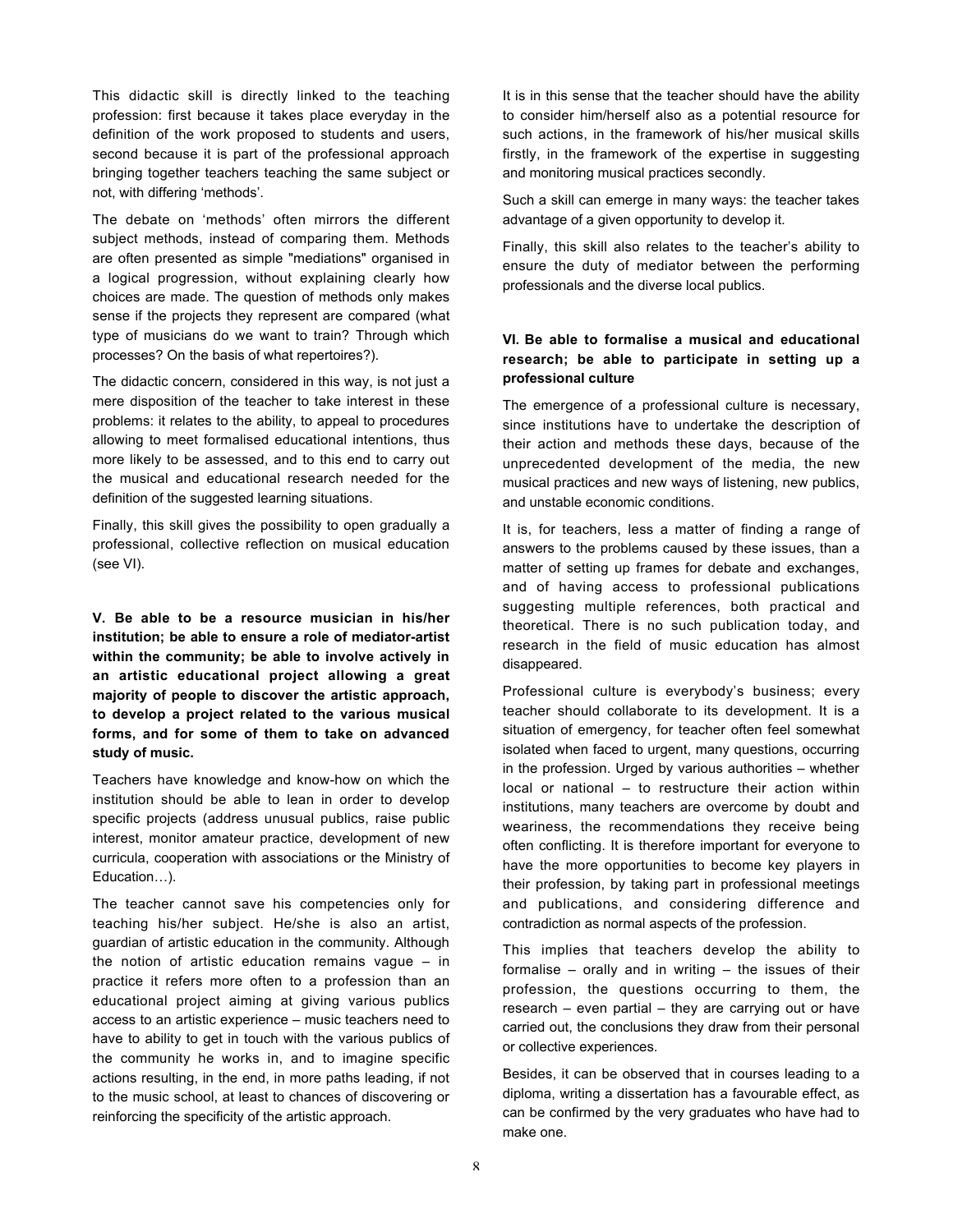Nevertheless, the development of this skill should not be left to the sole writing of a dissertation: reports of professional research, notes (bibliographical or technical notes, or programme presentations, in a reporting perspective) should be presented, and teachers should be regularly encouraged to bring their contribution. In the same way, they should be more able to express themselves in professional meetings, in or outside their institution, formalising their participation to debates in order to enrich them.

# **4. Remarks on the notions of examination, certification, and more generally of assessment of the qualification of music teachers**

The rhythm of the French musical world is marked by examinations. The life of inspectors, institutions directors, music schools and many teachers is ruled by tests, examinations and competitions. It can give the feeling that musical teaching is achieved only during the meetings of examiners around objects taking shape as they go along: the performances of students and candidates. The ears of those who carry out assessment may become quite refined after a time, but also completely distorted.

The so-called republican form of exams and competitions is, in fact, largely disconnected to any real employment or practice situation. It takes place at a given, performative moment, in an appropriately 'neutral' hall and in front of a group of experts supposed to complement each other through the bodies they represent (institutions, field, schools…). This wish to assess elements as such, isolated, out of context, would presuppose a preliminary agreement on universal musical values applied to musical objects well-identified by their artistic content, as such once again. Everyone would agree on the principle and could quite objectively foresee the result of the assessment.

In fact, this universal standard value exists less than ever today: not only this universality changes quickly when confronted to the diverse musical practices owed to a globalised culture, but within the music that lies at the core of institutions of musical ('classical music'), heterogeneous approaches blossom as well, notably (though not only) concerning early and contemporary music. The notions of instrumental schools (whether national or other) tend to be replaced by international performance and specialisation differentiating individuals in the extreme: we can no longer hang on with certainty to a technical well-identified product.

Recent research in the field of human sciences tends to deconstruct quite vigorously the illusion of objects as such, and to turn towards mediation processes and contexts that generate them. Thus the artistic work looses its romantic aura of object able in itself to go through time without a change, isolated from the everyday contingencies that ruled over its elaboration and from today's contingencies ruling its re-creation. A whole area of theoretic research applied to music tends nowadays to show that theoretic discourse on music (thus the interpretation of works of the past) is only a fiction, a subjective 'tale', built up throughout history. We can legitimately admit that it is possible to have a sense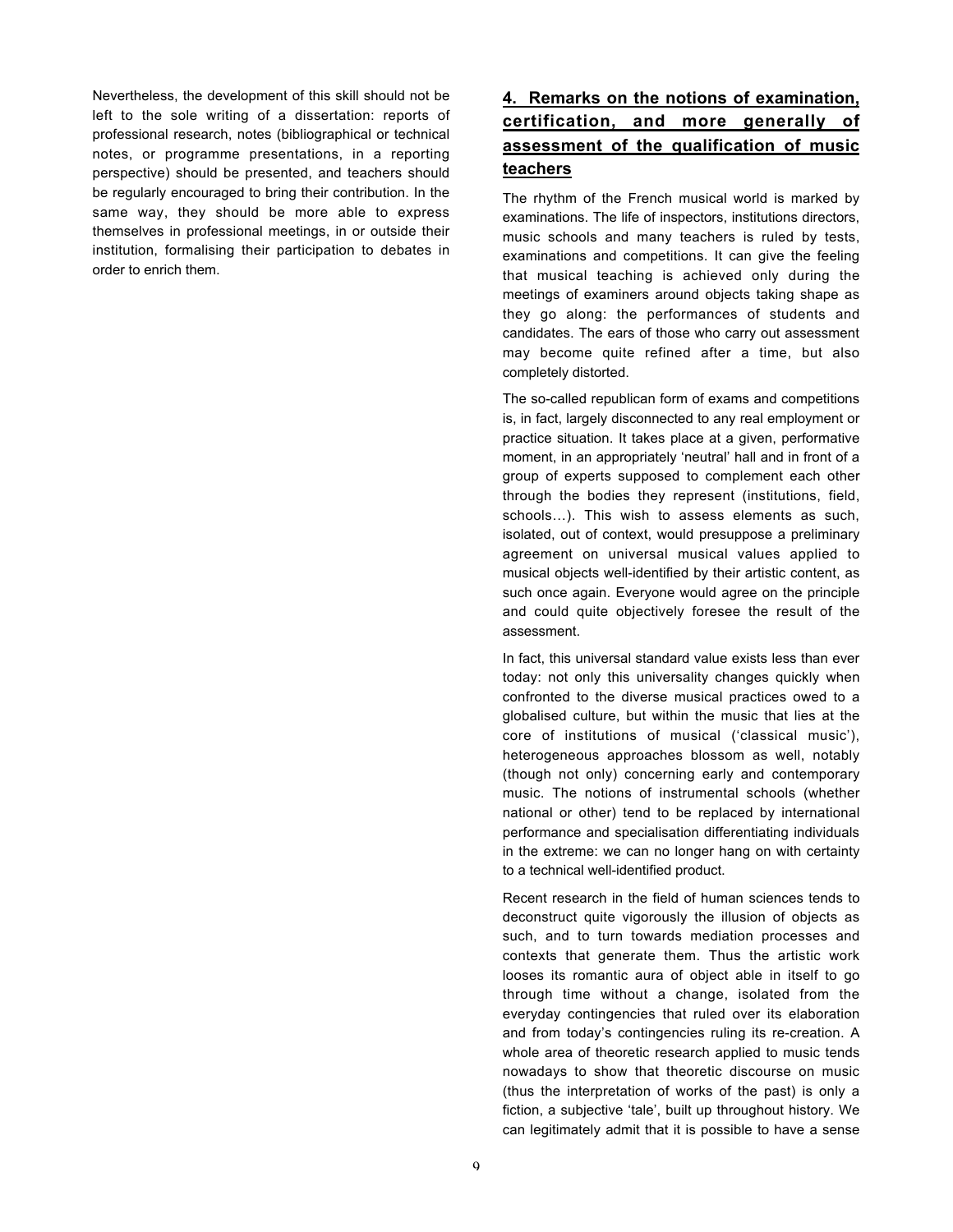of artistic truth when listening to a work or its performance; nevertheless we must not forget how the context (of creation, listening, performance…) marks such a feeling above all.

It is certainly for these reasons that we mention the student's 'autonomy' today, the student as a 'player' of his/her training and practice. The teacher is no longer the one who merely passes on the univocal truth of a tradition, but should be now the one who provides the student with the means to make his/her choices and build his/her own conception the musical practice. If this is to happen, assessment can no longer be separated from the processes enabling the music student (student and musician) to manage his/her own practice.

Any sound combination becomes 'music' provided we decide it is. Because of this radical relativism of values, the processes that change the student into a player must be carefully marked out by values specifying even more precisely the context in which the assessment of the student is taking place. The context will no longer be specified in an only path, or an only line of progress, but will be specified for each learning session, each type of music, and each stage of the musician's evolution.

The outline is not new: to lighten heavy and too frequent assessments (examining boards, multiplication of barriers), and to take into account day-to-day study in the qualifying assessment. The reflection the recognition of professional qualifications, as well as problems of student assessment in trainings leading to DE or CA, lead us to design more original assessment procedures.

Another characteristic of assessment of musicians needs to be seriously questioned today: organise examinations by subject. For example, we assume that it is easy to assess the music culture of an individual by organising a music analysis or listen and comment examination. In the best situation, we will have the expression of a well-done school exercise, but not necessarily that of a real cultural knowledge. Music culture will only be an issue in education if it meets precise actions connected to issues. For example, if a student is asked to present three different interpretations of a musical work, he/she will have to study the elements involved (approaches of style, rubato within acceptable limits, construction of phrases, form…). If the student is asked to compose a musical work, he/she should be able to use precise musical notions expressed in specific models. Thus subjects are expressed in precise actions and only have a substance if they can be replaced in a general music practice.

Instead of dividing up subject data in specific examinations (instrument, teaching, music culture, educational culture…) where exaggerated attention is drawn on basic elements thus destabilising the general

view any assessment should provide, it would be profitable to try and describe a number de contexts and precise actions, expressing on a general level the interaction of the various subject fields of music and its teaching. This does not prevent each context from being studied through diversified information: course, instrumental performance, short dissertation, interview, documentation…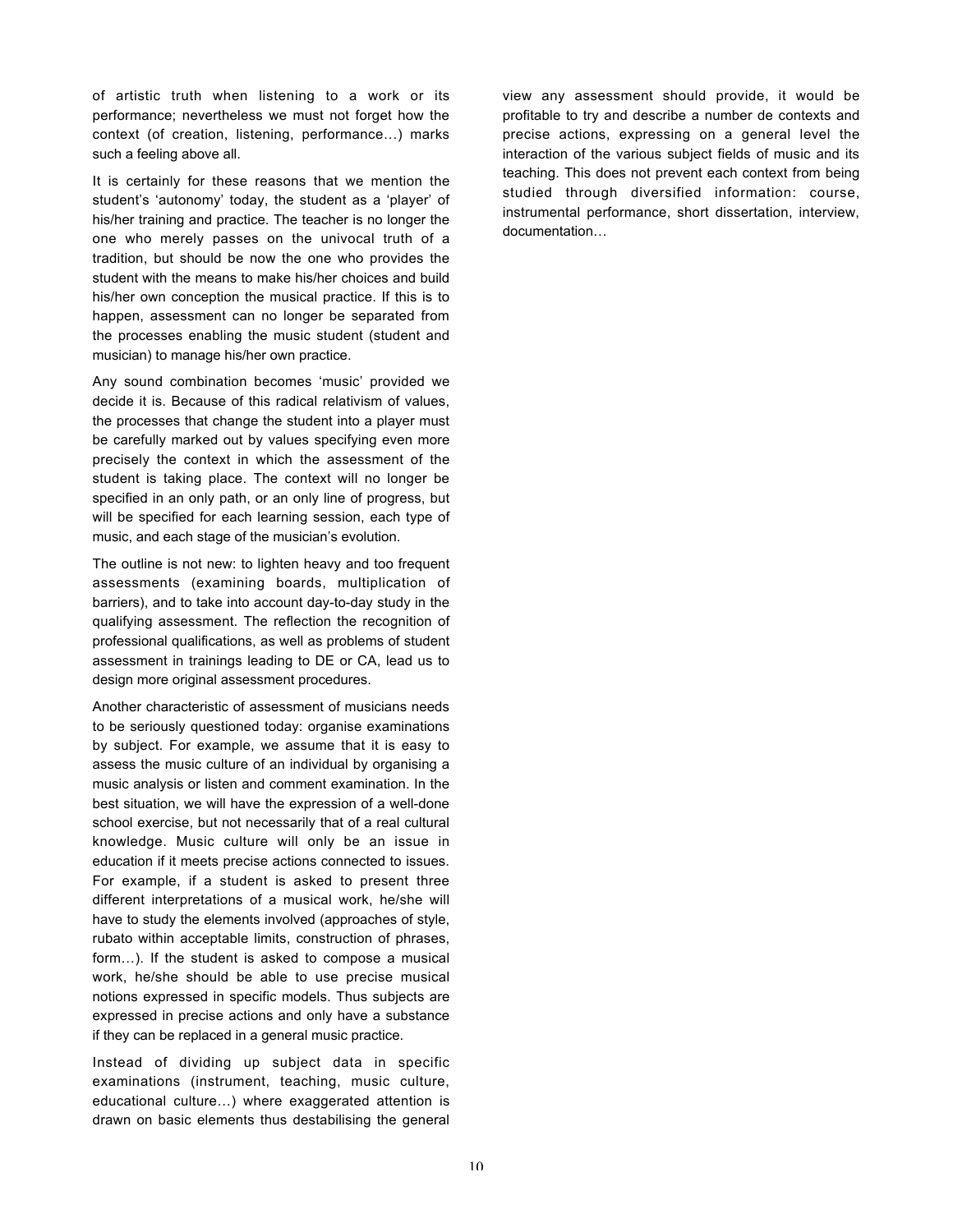## **5. Reworking diplomas**

The preceding reflections lead us to address to question of reworking diplomas.

The recognition of skills in music education remains first and foremost organised around the assessment of the candidate's musical skills. These skills remain obviously the essential requirement in order to teach. However, the extreme specialisation of our teaching sometimes leads to develop descriptions of musical skills in a perspective of assessment strictly subject-centred. It would be now necessary to find out how to describe transverse competencies: they could enable the teacher, whenever it is needed, to ensure more 'general' duties, for example to carry out a work with colleagues and students from other disciplines, or to advise and guide students allowing them to take the best of the institution's resources.

Besides, musicians having no know-how or interest in aesthetic or technical fields other than their main subject are few: the recognition of such additional skills should urge us to take more general account of teaching skills, thus making them more attentive to the various aspects of the educational running of the institution.

We suggest here a few elements to rethink diplomas.

#### **Main musical practice: the candidate's musical and artistic subject**

Some subjects are defined by a musical instrument (flute, violin, piano…), others by a musical genre (jazz, early music, today's amplified music…).

We can make an extremely accurate description of technical skills (for example instrumental); these technical skills are supposed to apply to various types of repertoires in fact roughly specified; the fact that these technical skills prevail over repertoires limits greatly the teacher's role, by insisting only on the transmission, individualised in the instrument class, of his/her own technical ability.

It remains difficult to describe the exact outlines of an aesthetic. For example, if a recorder player has a very strong interest in early music, there is however an important repertoire of  $20<sup>th</sup>$  century music for this instrument. It is also often difficult to tell clearly the 'musical personality' of a jazz musician or a musician playing amplified music, because they are still often selftaught and follow eclectic curricula in these subjects; it is difficult to make out subjects splitting clearly and suddenly some trends of today's music and some trends of traditional music: we have been noticing for two

decades a very elaborate research on fusion, and even the wish to approach modernity and tradition from the angle of an 'imaginary folklore'.

We would like to bring forward another way, that we would like to call, failing a better term, the teacher's 'subject', his/her 'home origin' so to speak, including his/her curriculum and experiences since the start. The DE (state diploma) would be that of a *music teacher*; a *personalised résumé* would be attached to it for each graduate, including the following items:

- **Subject**: musical subject of the graduate

- **Area of specialisation**: main instrument and (if applicable) additional instruments, and main aesthetics or repertoires of the graduate

- **General skills**: fields in which the graduate may involve furthermore, subjects or musical procedures he/she may monitor

- **Research fields**: area(s) of reflection on music teaching carried out by the graduate, his/her publications if any or his/her current research work

#### - **Creative work**

The notion of 'subject' thus involves a range of knowledge and skills that are not fixed once and for all, but shall be developed all along the teacher's carrier. The music teacher is at the service of the community formed by the music school and its background. He/she is to be considered a 'resource' for his/her colleagues, students and the public in general, a person to whom specific problems can be set out for resolution. He/she will not give courses in his/her sole subject.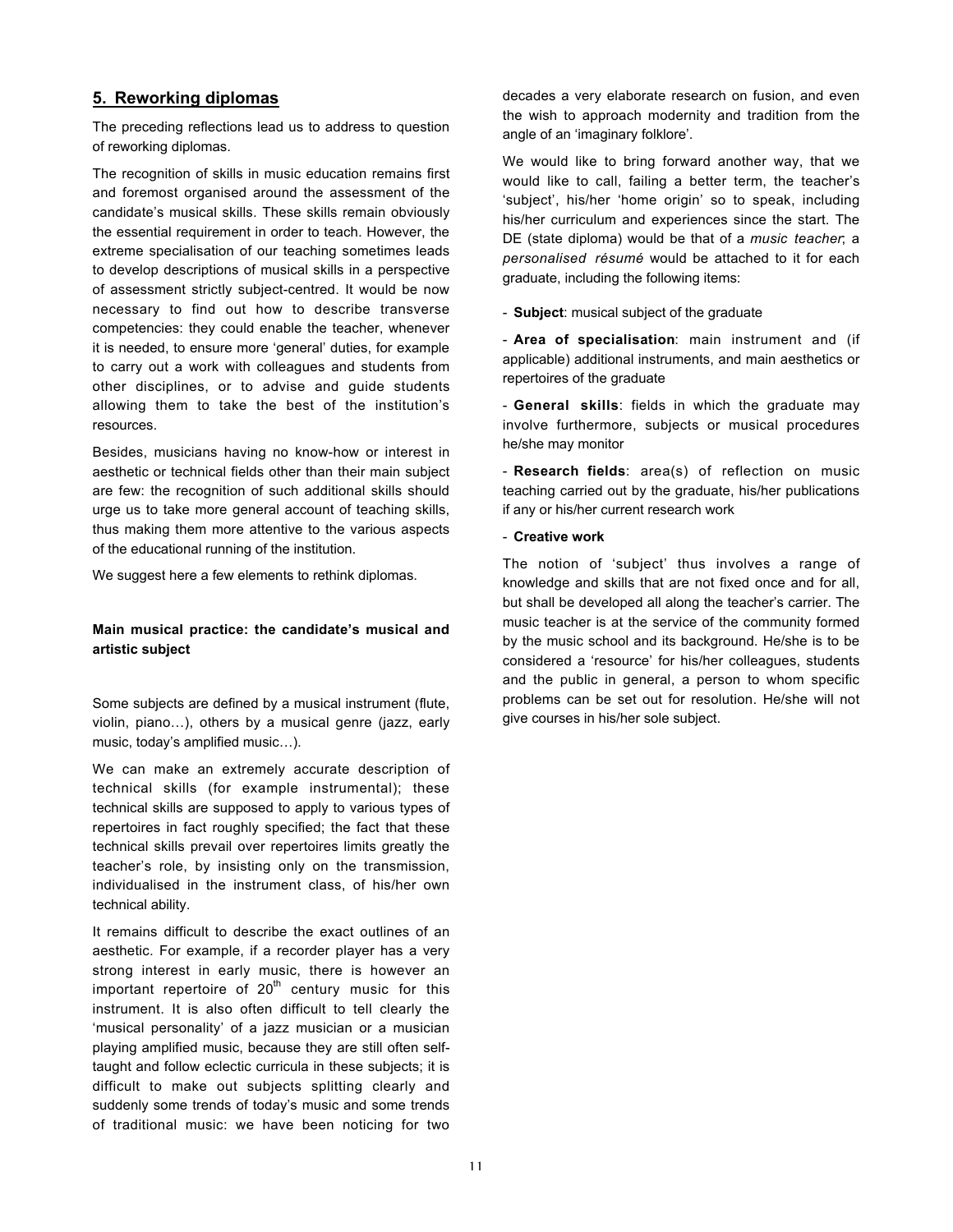# **6. Suggestions for assessment procedures based on projects**

The notion of project is able to provide assessment procedures with an interesting framework, by liking them to main lines of training, because it comes within the scope of a very precise professional context, which implies to produce work within limited time and combine know-how in several subjects.

Here are the elements included in the notion of project:

#### **- Time**

A project allows avoiding basing the assessment only on a limited performance at a given moment in front of an almighty board of examiners making an assessment out of context. Besides, a project takes place in a limited period of time that is set at the beginning, and can vary according to situations. It allows carrying out a series of varied assessments before, during and after the activities.

#### **- Agreement**

The content of the project has to be moved freely by the candidate to be assessed, meeting very accurate requirements specified by the assessing institution. The agreement consists of a document written by the candidate and discussed with the institution. The content of the agreement describes the project, the course of its development, its planning over time and its assessment criteria.

#### **- Place, partners and participants**

The candidate has to discuss with the institutions, find a financial support, possibly work with partners and decide run the project with participants of his/her choice.

#### **- Project publication**

The end of the project is an opportunity to make a public formal presentation of the project outcomes, in the form of a concert, recording, conference or publication (etc.).

#### **- Result and documentation.**

The candidate presents the project results and includes all documentation used during the project.

**The assessment of the project may be considered relatively heavy from the financial and organisational point of view, for it requires to :**

a) Discuss the agreement with the students or candidates,

b) Follow up the projects (educational support and visits, stage reports),

c) Assess the public presentation, and find out its results with the student or candidate.

The question of costs will however have to be contemplated by comparing the present perspectives with the cost of already existing assessment procedures.

It is not certain that the effect of economies of scale could finally speak in favour of this approach. It is clear that linking more training and certification, as we suggest it here, causes in-depth changes in the meaning of assessment operations: there is a huge gap, both in operational terms (who will assess, when, how, at what cost) and in terms of meaning. Because linking assessment and training processes increase the training impetus, assessment being more astute. It would even be the opportunity to rework certifications on examinations, if these could be organised similarly, asking candidates to present three projects as early as at the eligibility stage (after or jointly with auditions); candidates would then have the chance to stand on real professional contexts, in which they often already work. Splitting up the admission stage in three projects would enable candidates to plan their projects depending on their professional activity schedules and the skills they already have. It would be a new way of conceiving certain subject matters between the two sets of examinations in existing trainings.

For the final stage of results, it is possible to set up a board of two examiners, including: one person representing the institution ensuring the training or recognition of qualification, and a person from outside, the institution, having specialised abilities in assessing the project contents. In fact, what should be compared is the cost of this method with the one-off convening of a board of five persons.

The major benefit of this project method is to place exactly in the context what is being assessed, in terms discussed and agreed. Place things in the context entails interaction between various elements that become meaningful when taken globally, but can be assessed separately thanks to the various papers of the project: written agreement, documents, work sessions, public presentation, publication, interview with the examining board and written final outcomes, etc.

Are the three projects described below sufficient to assess all the skills that are necessary to be a music teacher? It remains open to discussion. But it will be remarked that aspects of educational and musical culture are mentioned in the three projects in various forms (which can be further described) and that the specific interest lies in the fact that the forms of culture are interwoven or interactive: they cannot be separate from each other in the three projects. Besides, the three projects include practices while at the same time asking candidates to theorise correspondingly. The three situations also imply an interview with assessors.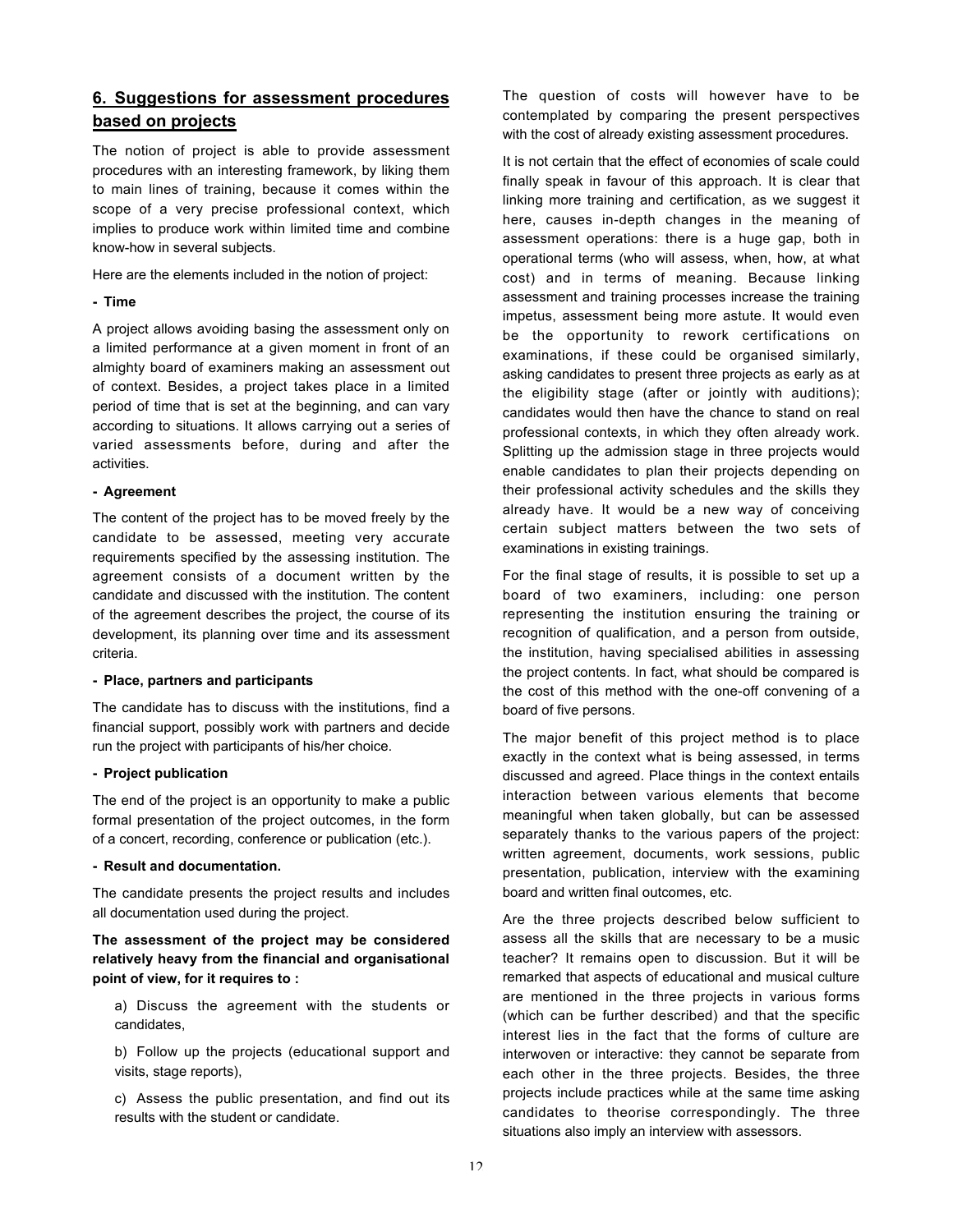Last information: we described here the project of the candidate, and the way he/she should be able to present his/her specific actions in connection with professional life. We did not mention the students of the candidate: but they are part of the projects too. We can therefore imagine that the project of the candidate consists in implement the student's projects!

# **Descriptions of the three projects leading to certification in the framework of the DE – state diploma in music teaching**

In the framework of state diploma assessment, whatever certification procedures are chosen (courses leading to a diploma, certification on exam, recognition of professional experience), the student shall carry out three projects:

a) Project no.1: focused on artistic practice

b) Project no.2: focused of teaching, training and monitoring practices

c) Project no.3: focused on an educational reflection and on integration in a team

In order to be awarded the state diploma, it is necessary to carry out each of the three projects in a fixed period of time and following the agreement set up between the candidate and the institution awarding the diploma. Each project is assessed one the one hand by visiting experts and trainers during its achievement, and on the other hand at the time of its final presentation. The diploma is awarded if all projects are assessed positively.

In the case of courses leading to a diploma, the training centre ensures the inclusion of projects in an agreement and their supervision. The examining board convened for the final presentation of the project consists of a representative of the training centre, one teacher and one director. The research carried out in the framework of continuous assessment and in connection to the specific project is included and examined by the board.

In the case of a state diploma on examination, the three projects are achieved after eligibility papers, over a fixed period. The follow-up and assessment procedures of projects are still to be decided. In the case of recognition of professional qualification, the candidate already appointed in the relevant position settles an agreement with a training centre in relation to the achievement requirements of his/her projects. Activities of continuous training may be organised in order to help candidates to achieve their projects.

#### **1. Musical realisation project – Artistic practice**

This project has to include three types of musical practice:

a) The main musical practice of the student (or candidate).

b) A connected musical practice, repertoire or style less approached by the student.

c) A transverse work based on a musical genre less related to the professional practices of the candidate.

#### **Project 1 (a): main musical practice of the candidate**

This first aspect of the project comes within the framework of the main practice of the student (main subject). Here the student works in his/her dearest interest, in the aesthetic framework he/she is most attracted to, using the strong points of his/her own musical practice.

The outcomes of project (a) are to offer students an intense artistic moment in what they consider the most significant aspect of their musical training, but also to encourage them to take as far as possible with a coherent aesthetic approach.

This is why project (a) is not a mere repetition of what the student already successfully achieved in the past. It is rather an occasion to re-think his/her own musical practice, and to enrich it by studying further, or even to challenge oneself artistically.

#### **Project 1 (b): connected musical practice**

In the framework of the musical genre of the student, project (b) leads him/her to study a style less familiar to him/her. It can be a specific repertoire hardly studied before or a musical style little known to the student, always staying in the area of his/her own main subject. For example, an instrumentalist specialised in the classic repertoire would study early music or late  $20<sup>th</sup>$  century music if he/she has little knowledge of these repertoires. A student in amplified music would take interest rap music if he/she is specialised in rock. A student in traditional music would study traditions of a neighbouring region to the tradition he/she knows, or would go forth discovering other stylistic forms in his/her own specialisation.

#### **Project 1 (c): work on a more distant musical genre**

Project (c) deals either with grouping together musicians belonging to the same area of specialisation and musicians specialised in another genre in order to give rise to a 'mixed' musical moment, or to get the student to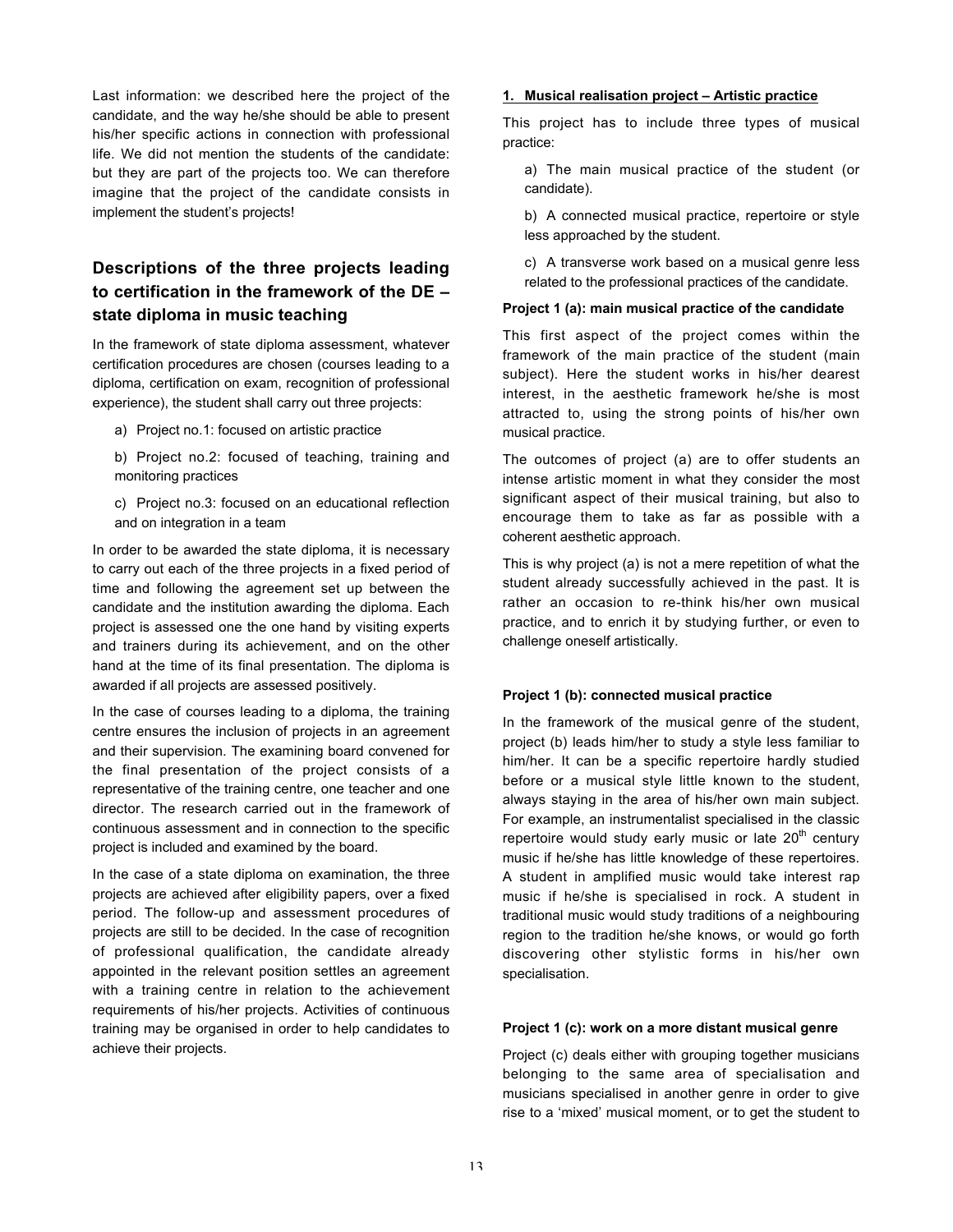work with specialists of a distant genre in order to catch a glimpse of this new musical context.

The three project parts (abc) should lead to relevant public presentations. This can be achieved through a concert performance, but the project can also result in a formalised recording, or a concert-lecture, or even a composition, etc.

The student draws up an agreement with the teacher of the training centre. This written agreement gives the outlines of the artistic undertaking, a schedule with intermediate stages, and assessment criteria suggested by the student and formalised in the agreement by trainers at the end of the first year. The student has a certain amount of teaching hours as a resource (on two years) in order to help him/her carry out his/her projects. The allocation of hours is discussed with trainers.

## **2. Musical education project – Teaching, training and monitoring practices**

Educational project no.2 comes in three parts:

- 1 Teaching and training of non beginners
- 2 Monitoring of amateur practice
- 3 Introductory courses, leadership artistic activities, and work with beginners

The candidate should meet the three above-mentioned requirements by achieving four different projects, developing respectively the following skills:

- a.find a place in a curriculum, think about it, suggest alternatives, draw up agreements with students on a significant period of time

- b.achieve learning mechanisms fostering the student's activity

- c. arouse and support amateur practices

- d. be able to develop teachings in a cross-subject spirit

Each project no.2 (abc) has to result in a final presentation including either a musical production by the students or participants, or the introduction of a research carried out during the project. Assessment procedures of the students must be included in the project and be the subject of a written report by the candidate.

The project is formalised at the beginning by a written agreement, describing the various parts of the project, the local context in which the projects will take place, the students or participants joining in, the learning outcomes at stake, the contemplated situations or mechanisms, assessment procedures, the place and date of the

various courses or work sessions, and place, date and kind of final presentation(s).

#### **3. Professional project: educational culture, research and integration in a team**

A professional record is made up by the student, resuming the articles written during his/her training, giving, among other issues, a description and assessment of the experiments he/she will have achieved, research elements developed and formalised during the training, a thirty-page dissertation on a subject related to music teaching, and an account of the leadership of a teachers meeting in a music school on a subject put forward by the student and approved by the relevant local team.

The board examining project no.3 reads the dissertation and the professional record, attends the debate(s) with the teachers; it interviews the student at the end of the process.

All three projects are assessed by examiners.

The student's record is thus prepared. Continuous assessment is no longer used in certification: achieving successfully the three projects is necessary and sufficient in order to be awarded the DE – state diploma.

A committee chaired by the director of the training centre goes through the examiner's reports; it has annual sessions; it includes at least two persons from outside the centre and one inspector from the DMDTS (Direction of music, dance, theatre, and performance education, and training, ruled by the Ministry of Education). It validates certification.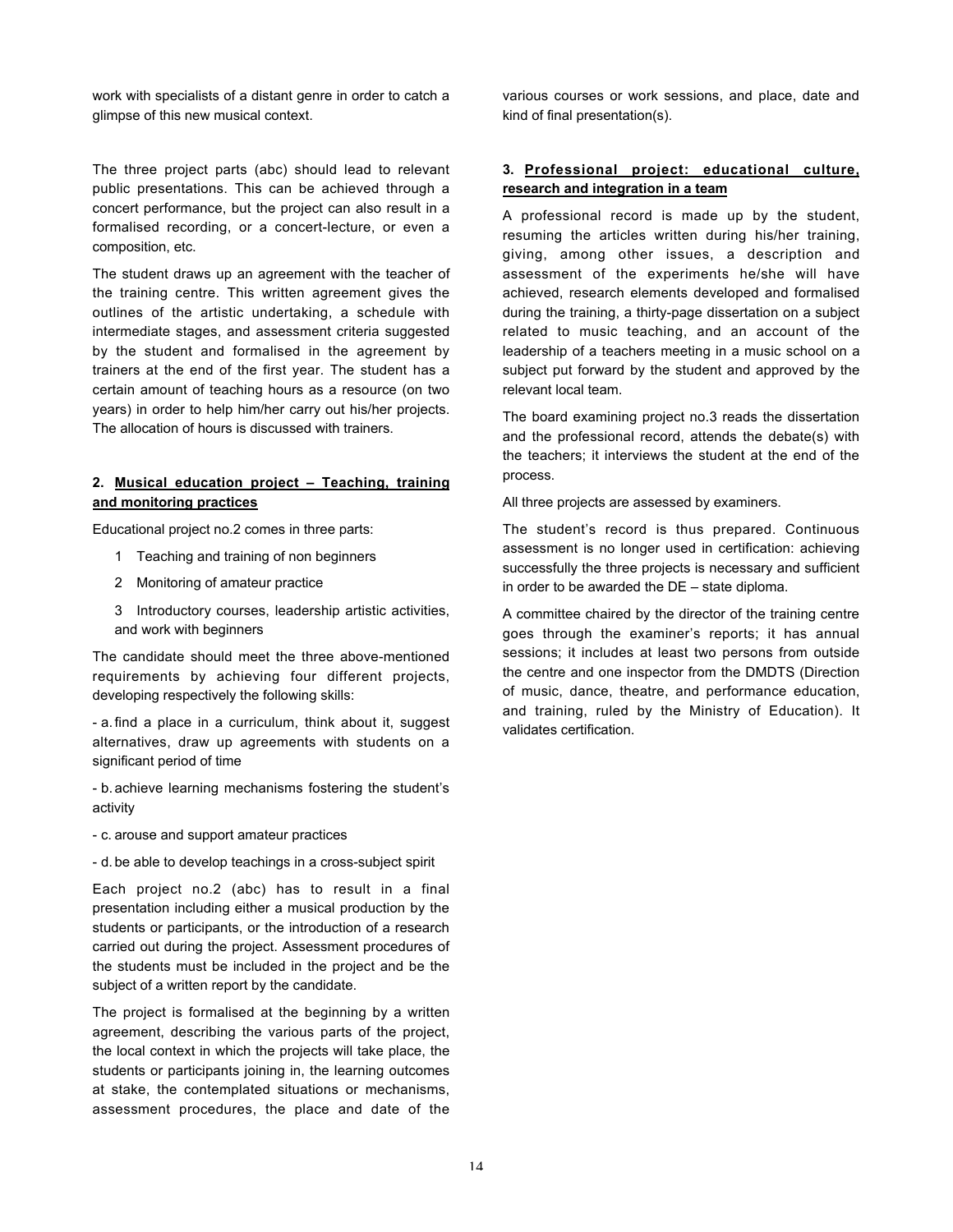# Detailed contents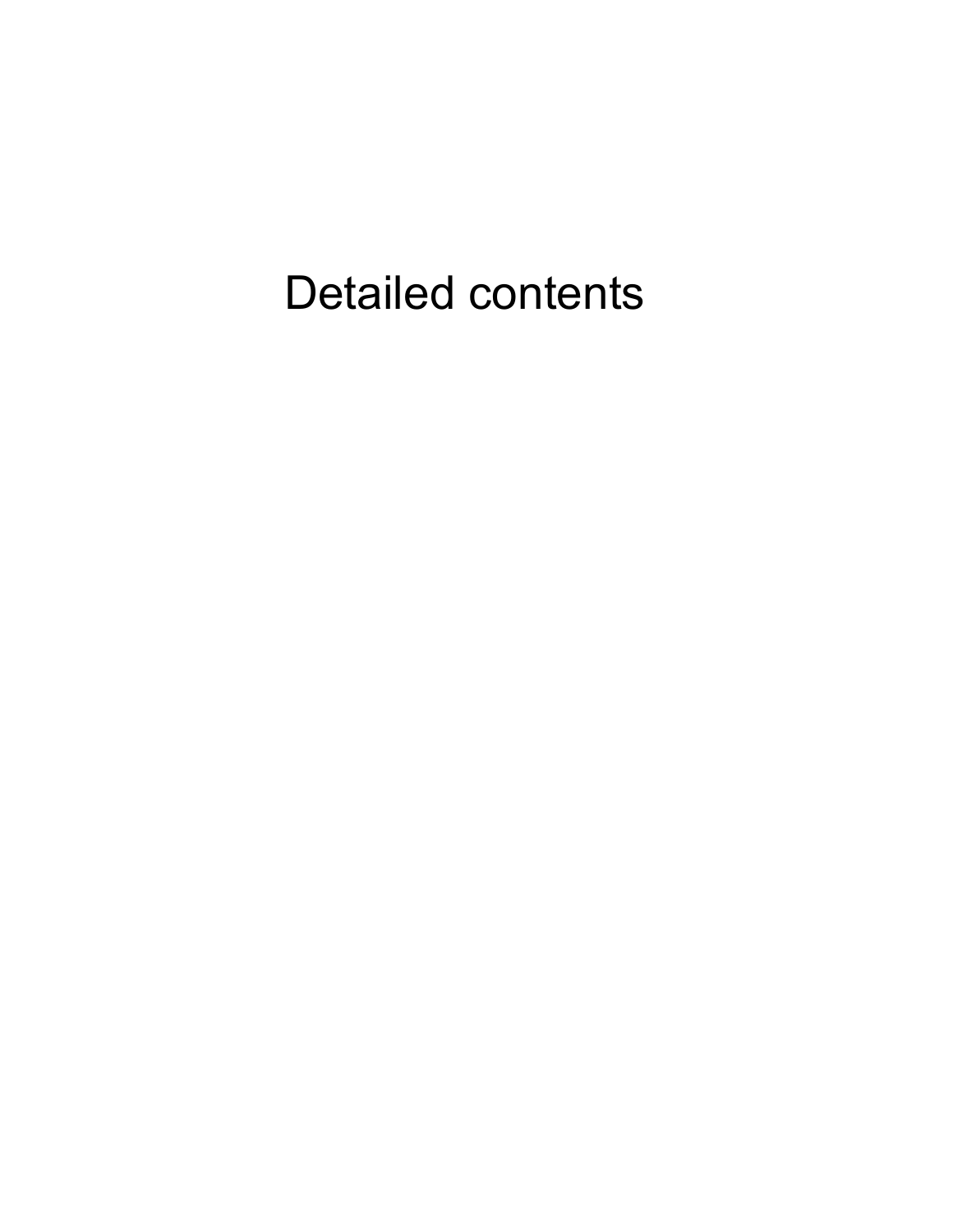#### **Page 1**: Introduction

#### **1. The teacher's tasks in the framework of specialised music teaching in the public sector Page 4**

*a. The teacher has an educational task to ensure by giving access to a musical practice*

*b. The teacher acts in a cultural area of activity*

*c. The teacher has a professional culture of music teaching*

*d. The teacher has to arouse and monitor amateur practice*

*e. The teacher has to pass on a living heritage, as well as 'invent' new practices*

# **2. The teacher's duties in the framework of specialised music teaching in the public sector**

*a. Be a resource within the community*

*b. Design and organise training and practice structures based on varied curricula set up collectively*

*c. Design and organise curricula in multiple ways. Be able to assess and advise students*

*d. Participate in the institution's plan*

*e. Convert plans into means. Work in cooperation with the management*

*f. Help new musical practices to emerge while diversifying his/her own musical skills* **Page 5**

> *g. Suggest means of getting people interested in practising music*

> *h. Participate in training, dissemination and creation activities at community level*

> *i. Assess a musical environment; increase resources; make presentations in and outside music schools*

> *j. Formalise and structure experiences with colleagues*

# **3. The skills of the music teacher in the specialised sector**

Section 1: the first three skills are related to one-toone teaching. They are connected directly to the activity the teacher is appointed for.

I. Be an expert practitioner in one or more instrumental or aesthetic subjects; keep researching and bringing new innovations in one's original practice or in other musical practices

II. Be able to design and operate teaching and training systems, introductory courses and monitoring mechanisms; be able to work out well-balanced curricula

III. Be able to work as a team, lead meetings, and take an active part in the institution's plan. Be able to cooperate with the various partners of the institution. **Page 7**

Section 2: the three following skills are more transverse skills, implemented before and following one-to-one teaching, though not accounted for by this type of teaching.

These skills are often less formalised, although they are central to professional teaching within institutions. Drawing them up will enable the reader to objectivize the role of the teacher both in the institution and the profession.

These skills relate to the professional dimension of the teaching profession, which can be exported by teachers to any institution, and the 'capitalisation' of the experiments carried out locally by the teachers and their colleagues.

As such, they melt the teacher into his/her professional dimension, the latter being able to think, formalise and communicate with his/her colleagues, regardless of the specific places he/she works or has worked.

IV. Be a thoughtful practitioner and an educationalist: be able to place his/her subject – aesthetic and/or instrumental – in time and cultural fields; be able to decide his/her musical learning outcomes in individual situations; be able to design, operate and assess didactic processes adapted to formalised musical learning outcomes; be able to confront her/her own educational processes with the research in this field; be able to enrich the broad educational issues in music education with partial alternatives based on his/her own experience.

**Page 6**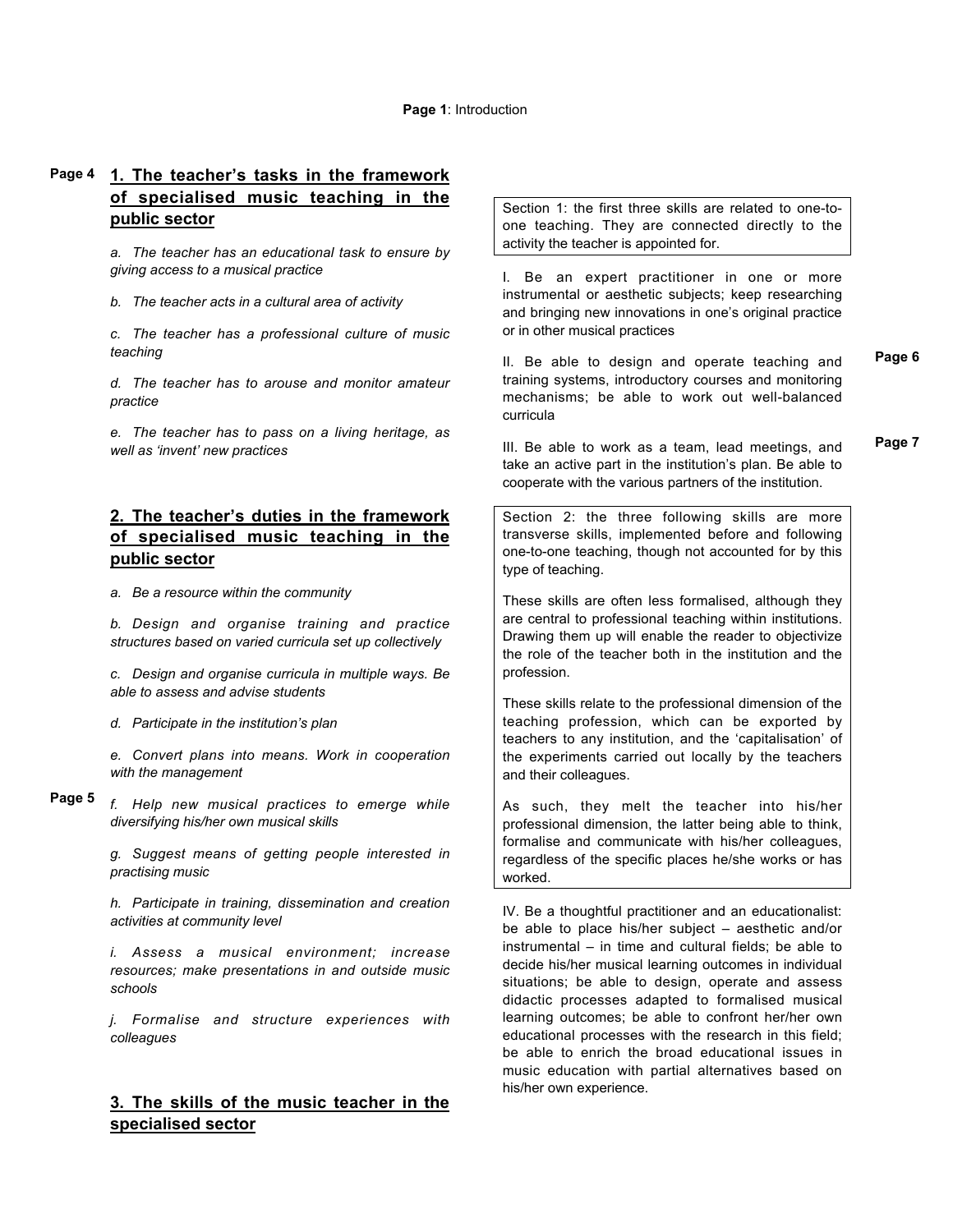V. Be able to be a resource musician in his/her institution; be able to ensure a role of mediator-artist within the community; be able to involve actively in an artistic educational project allowing a great majority of people to discover the artistic approach, to develop a project related to the various musical forms, and for some of them to take on advanced study of music. **Page 8**

> VI. Be able to formalise a musical and educational research; be able to participate in setting up a professional culture.

#### **4. Remarks on the notions of examination, certification, and more generally of assessment of the qualification of music teachers Page 9**

#### **5. Reworking diplomas Page 11**

The *Diplôme d'Etat* (state diploma) would be a *music teacher diploma*, on which the instrument or subject would no longer be mentioned, and on which each graduate could attach a *personalised résumé* including the following items:

- Subject: musical subject of the graduate

- Area of specialisation : main instrument and (if applicable) additional instruments, and main aesthetics or repertoires of the graduate

- General skills: fields in which the graduate may involve furthermore, subjects or musical procedures he/she may monitor

- Research fields: area(s) of reflection on music teaching carried out by the graduate, his/her publications if any or his/her current research work

- Creative work

The notion of 'subject' thus involves a range of knowledge and skills that are not fixed once and for all, but shall be developed all along the teacher's carrier. The music teacher is at the service of the community formed by the music school and its background. He/she is to be considered a 'resource' for his/her colleagues, students and the public in general, a person to whom specific problems can be set out for resolution. He/she will not give courses in his/her sole subject.

#### **6. Suggestions for assessment procedures based on projects Page 12**

**Descriptions of the three projects leading to certification in the framework of the** *Diplôme d'Etat de professeur de musique* **(state diploma in music teaching) Page 13**

Project no.1: focused on artistic practice

Project no.2: focused of teaching, training and monitoring practices

Project no.3: focused on an educational reflection and on integration in a team

#### **1. Musical realisation project – Artistic practice**

This project has to include three types of musical practice:

a) The main musical practice of the student (or candidate). **Project no.1 (a)**

b) A connected musical practice, repertoire or style less approached by the student. **Project no.1 (b)**

c) A transverse work based on a musical genre more distant from the candidate's professional practices. **Project no.1 (c) Page 14**

#### **2. Musical education project – Teaching, training and monitoring practices**

The educational project no.2 comes in three parts:

- a) Teaching and training of non beginners
- b) Monitoring of amateur practice

c) Introductory courses, leadership artistic activities, and work with beginners

Each project no.2 (abc) has to result in a final presentation including either a musical production by the students or participants, or the introduction of a research carried out during the project. Assessment procedures of the students must be included in the project and be the subject of a written report by the candidate.

#### **3. Professional project : educational culture, research and integration in a team**

A professional record is made up by the student, resuming the articles written during his/her training *(a description and assessment of the experiments he/she will have achieved, research elements developed and formalised during the training, a thirty-page dissertation on a subject related to music teaching, and account of the leadership of a teachers meeting in a music school on a subject put forward by the student and approved by the relevant local team*).